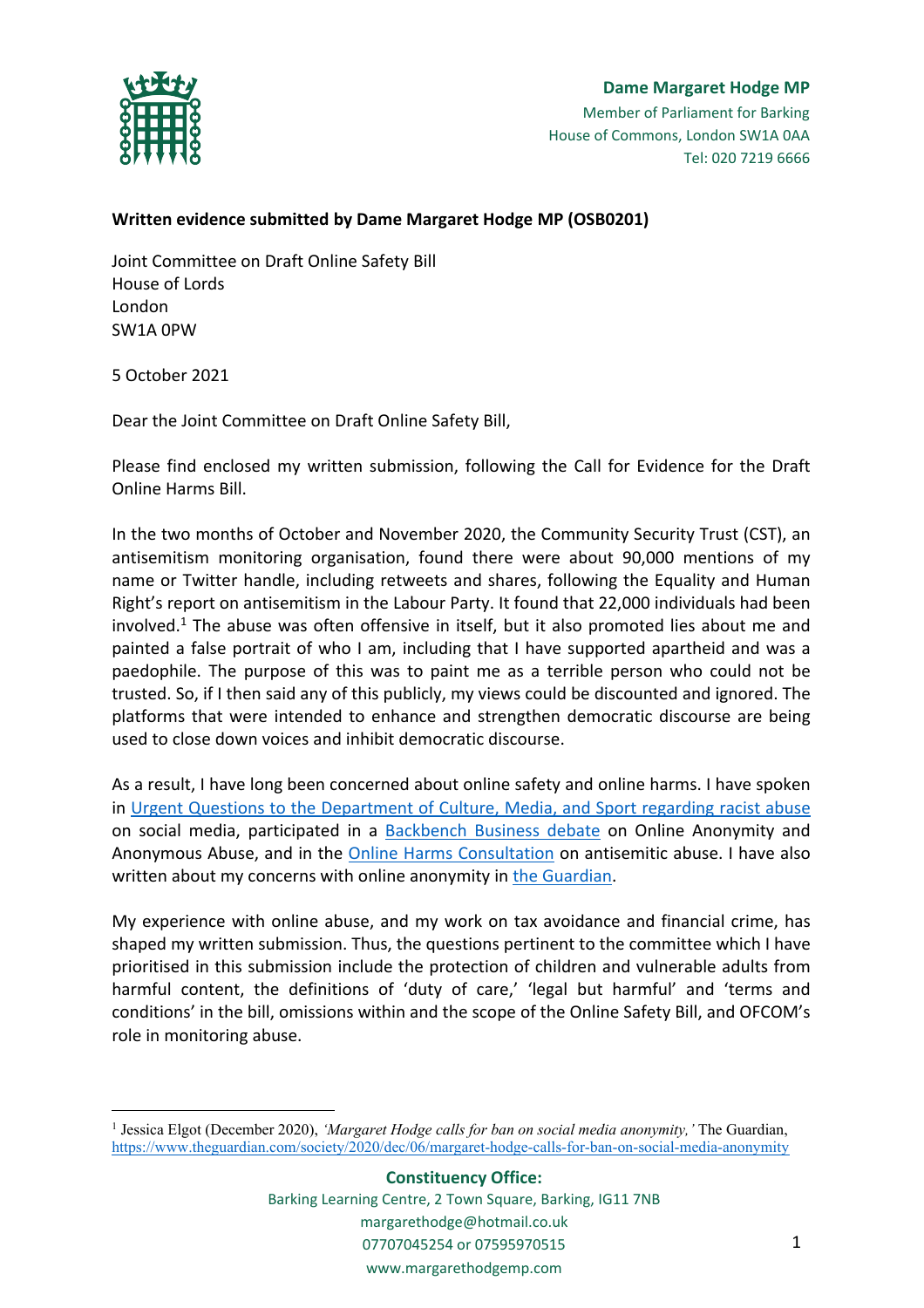

Should you wish to publish an edited version of this document, I would be happy to provide the file in its original format. I hope these considerations are helpful in the next stage of your inquiry and am grateful for being provided the opportunity to respond.

Yours sincerely,

Mager Hege

Dame Margaret Hodge MP **Call for evidence: Joint pre-legislative scrutiny Committee on the Draft Online Safety Bill**

## **Written Submission by Dame Margaret Hodge MP**

### **Introduction**

Dame Margaret Hodge has been the MP for Barking and Dagenham since 1994. A member of the Labour Party, she previously served as Leader of Islington London Borough Council from 1982 to 1992. She has held a number of ministerial roles and served as Chair of the Public Accounts Committee from 2010 to 2015.

In the two months of October and November 2020, the Community Security Trust (CST), $^2$  an antisemitism monitoring organisation, found there were about 90,000 mentions of my name or Twitter handle, including retweets and shares, following the Equality and Human Right's report on antisemitism in the Labour Party. It found that 22,000 individuals had been involved. $3$  The abuse was often offensive in itself, but it also promoted lies about me and painted a false portrait of who I am, including that I have supported apartheid and was a paedophile. The purpose of this was to paint me as a terrible or wicked person who could not be trusted. So, if I then said any of this publicly, my views could be discounted and ignored. The platforms that were intended to enhance and strengthen democratic discourse are being used to close down voices and inhabit democratic discourse.

Margaret's personal experience compiled with her work on tax justice has led her to get involved in the scrutiny of the Online Safety Bill.

### **Summary**

3 Jessica Elgot (December 2020), *'Margaret Hodge calls for ban on social media anonymity,'* The Guardian, <https://www.theguardian.com/society/2020/dec/06/margaret-hodge-calls-for-ban-on-social-media-anonymity>

<sup>2</sup> The Community Security Trust (CST) is a charity that protects British Jews from antisemitism and related threats. More information is available at: <https://cst.org.uk/about-cst>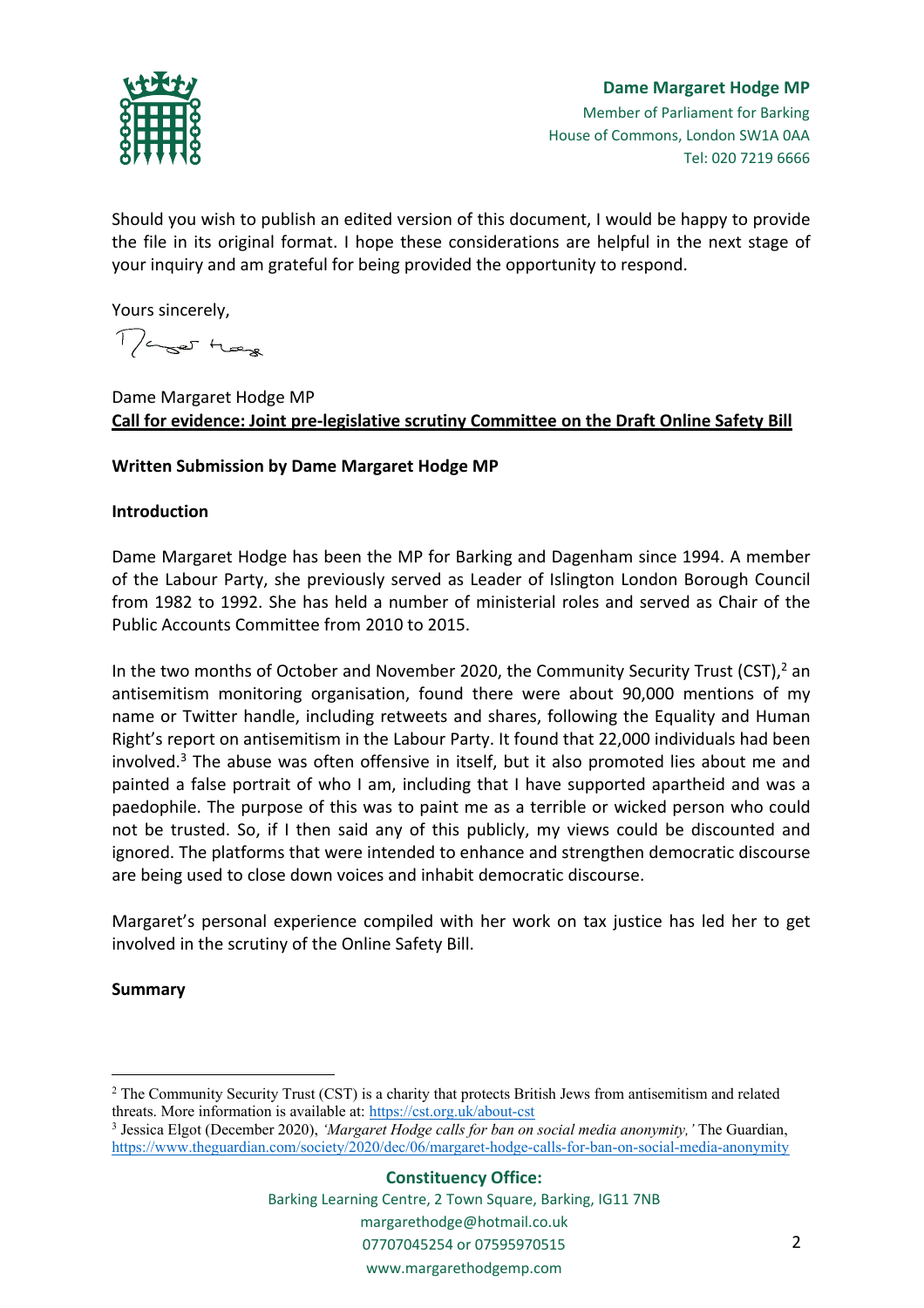

- 1. In the social media age online abuse has become a new source of oppression, with women and Black, Asian and Minority Ethnic (BAME) persons being disproportionately targeted. Amnesty International found that one in five women in the UK have suffered online abuse or harassment, and black women are 84% more likely than white women to be mentioned in abusive or problematic tweets.<sup>4</sup>
- 2. Online abuse inhibits people, in particular women and girls, from accessing relevant information, expressing their opinions and participating in public debates, acting as a further barrier to women's political participation. At the 2019 General Election, a number of prominent women MPs stood down, citing the continued abuse they received online as one of their key reasons.<sup>5</sup>
- 3. Protected minorities are more likely to experience abuse on social media, and as a result, antisemitism is a huge issue online. A large-scale study conducted by the Centre for Countering Digital Hate (CCDH) recently found that nearly nine out of ten antisemitic posts on Facebook and Twitter stay online despite being reported.<sup>6</sup> The CCDH collected and reported 714 posts containing anti-Jewish hate, which said it had been viewed more than 7.3 million times across Facebook, Instagram, TikTok, Twitter and YouTube.<sup>7</sup> According to the report, 80 per cent of posts containing Holocaust denial and 70 per cent of posts identified as neo-Nazi were not acted upon despite clearly being in breach of platform rules around hateful content.<sup>8</sup>
- 4. This shows that platforms are failing to remove hateful and antisemitic content even after it is specifically reported and flagged. Although the tech companies have levelled the argument that their algorithms allow automated hate removal, it is clear that Big Tech has failed to address the endemic within hatred that their platforms host.
- 5. Platforms must radically remedy their moderation systems which have been proven to be ineffective, and governments must find a way to hold platforms accountable for their failures to act. However, The Online Safety Bill (hereafter  $OSB$ ),  $9$  while a welcome step forward, does not go far enough and has significant omissions which would ensure hatred on these platforms was stamped out.

[cb57bb47e4ba.filesusr.com/ugd/f4d9b9\\_cac47c87633247869bda54fb35399668.pdf](https://252f2edd-1c8b-49f5-9bb2-cb57bb47e4ba.filesusr.com/ugd/f4d9b9_cac47c87633247869bda54fb35399668.pdf)

<sup>4</sup> Amnesty International (2018), *'Women abused on Twitter every 30 seconds - new study,'*

<https://www.amnesty.org.uk/press-releases/women-abused-twitter-every-30-seconds-new-study>

<sup>5</sup> Centenary Action Group (2020), *'End online abuse,'* [https://www.centenaryaction.org.uk/our-campaigns/end](https://www.centenaryaction.org.uk/our-campaigns/end-online-abuse)[online-abuse](https://www.centenaryaction.org.uk/our-campaigns/end-online-abuse)

<sup>6</sup> Centre for Countering Digital Hate (2021), *'Failure to Protect: How tech giants fail to act on user reports of antisemitism,*' [https://252f2edd-1c8b-49f5-9bb2-](https://252f2edd-1c8b-49f5-9bb2-cb57bb47e4ba.filesusr.com/ugd/f4d9b9_cac47c87633247869bda54fb35399668.pdf)

<sup>7</sup> Ibid. 8 Ibid.

<sup>9</sup> Throughout the bill will also be referred to as the Online Harms Bill, OHB or OSB.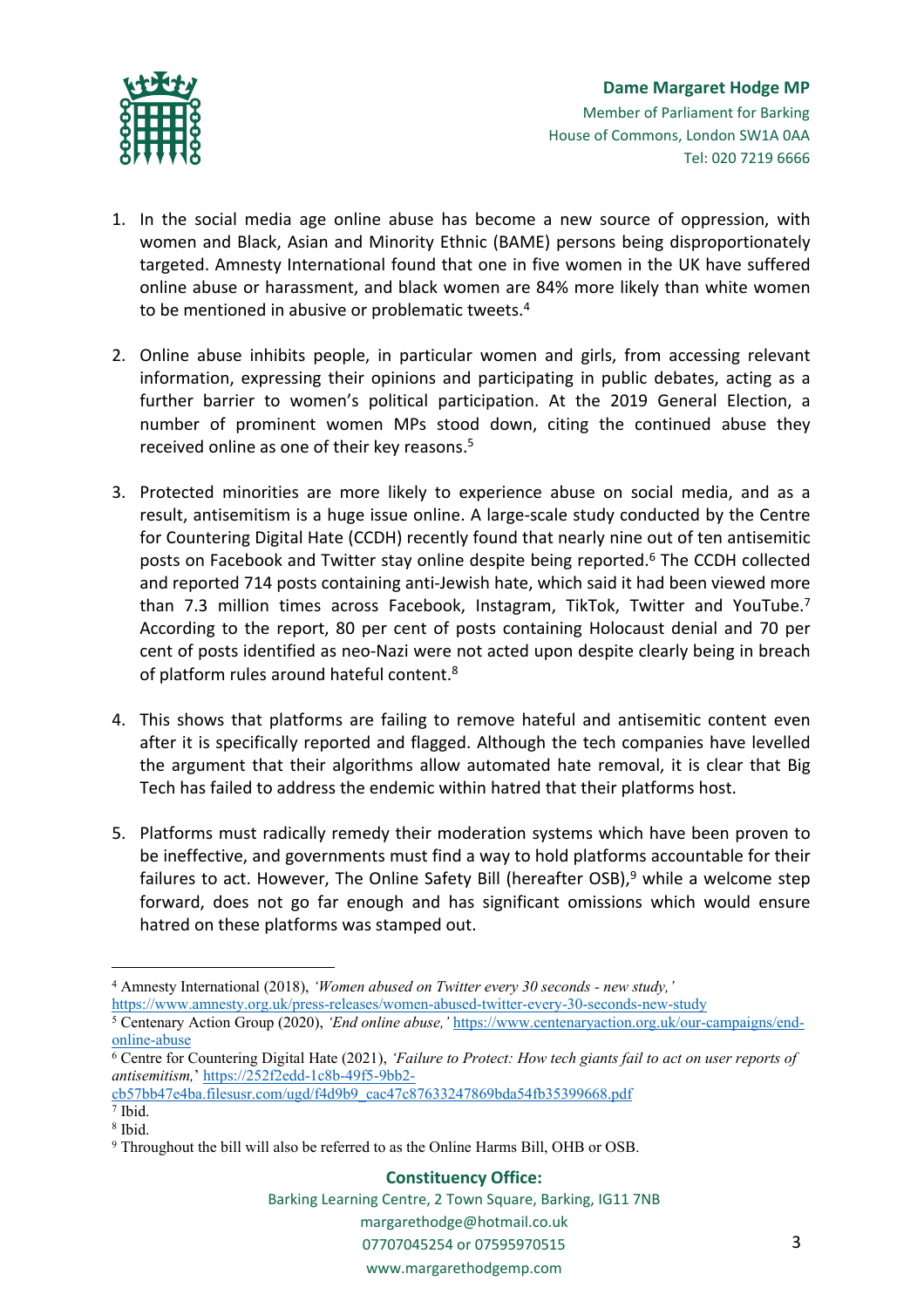

### **Recommendations**

Each of these recommendations will be addressed further in the written submission. The UK Government should tackle the following issues:

- 6. **The differing language between the abuse children and adults face**: the new guidelines proposed within the draft bill which addresses the removal of illegal content online focuses on three themes: child sexual abuse, terrorist material and media that promotes suicide. Furthermore, the strong new code of conduct for companies primarily sets out their responsibilities towards children. This stringent language is welcome, however, it should also be extended to the content adults view, rather than creating a gulf between some manifestation of illegal material online and other harmful content.
- 7. **Terms and Conditions:** while the bill allows social media platforms to set their own terms and conditions for their users, self-regulation by the platforms is evidently not working. Platforms are failing to enforce their own rules and allow their sites to become safe places to spread racism and propaganda, in particular against minority groups.<sup>10</sup> A minimum standard for the terms and conditions of these platforms must be set, as these platforms cannot be trusted to set stringent regulations themselves to keep all their users safe, and OFCOM must monitor the platforms and ensure they adhere to these standards.<sup>11</sup>
- 8. **Legal but harmful language:** while the OSB is addressing legal but harmful content in Category One services, such as information regarding eating disorders, and disinformation and misinformation, it must also extend these obligations to Category 2 companies. Furthermore, the definition of legal but harmful as content which "gives rise to a reasonably foreseeable risk of a significant adverse physical or psychological impact on individuals" is too ambiguous. The definition of what constitutes 'legal but harmful' language will inevitably be complex and subjective; however, this should not be a reason to avoid this issue. The ability to decide and judge what constitutes 'legal but harmful' language must be given to OFCOM. The judgements by both OFCOM and the platforms will also be subject to judicial review. Over time, an understanding of what constitutes 'legal but harmful' language will evolve.

<sup>10</sup> Adam Smith, *'Almost All Antisemitic Posts Stay Online Despite Being Flagged, New Social Media Report Claims,'* The Independent, [https://www.independent.co.uk/life-style/gadgets-and-tech/antisemitism-social](https://www.independent.co.uk/life-style/gadgets-and-tech/antisemitism-social-media-facebook-twitter-youtube-tiktok-b1895089.html)[media-facebook-twitter-youtube-tiktok-b1895089.html](https://www.independent.co.uk/life-style/gadgets-and-tech/antisemitism-social-media-facebook-twitter-youtube-tiktok-b1895089.html)

<sup>11</sup> For more information on the failure of social media companies to self-regulate individually, see by Michael A. Cusumano, Annabelle Gawer, and David B. Yoffie (January 2021*), 'Social Media Companies Should Self-Regulate. Now,'* Harvard Business Review, [https://hbr.org/2021/01/social-media-companies-should-self](https://hbr.org/2021/01/social-media-companies-should-self-regulate-now)[regulate-now](https://hbr.org/2021/01/social-media-companies-should-self-regulate-now)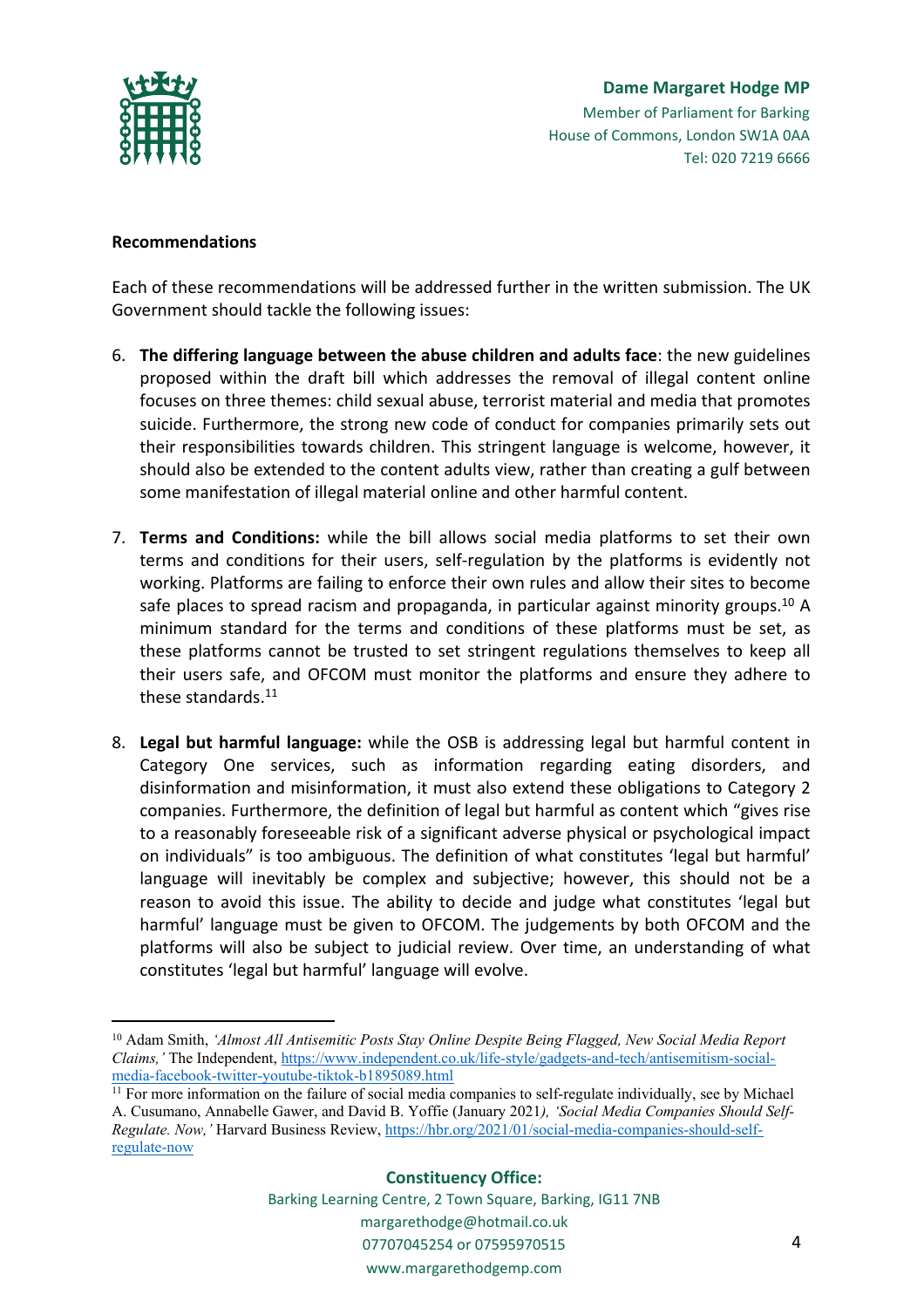

- 9. **Definition of Category One social media companies**: Category One must go beyond the 3% of major social media companies (such as Twitter and Facebook) that this category would capture, to include new start-ups.<sup>12</sup> Size alone should not be the only determinant factor, but 'functionality' is not necessarily enough either. The risk from platforms like 8Chan, Bitchute, and Gab is known. Therefore, the requirements imposed on Category One companies must be extended to those platforms known to ferment violent extremism. For example, those on the risk register developed and maintained by OFCOM.<sup>13</sup>
- 10. **Child safety**: Government's OSB will repeal elements of the Digital Economy Act (DEA, 2017), making OFCOM the regulator of pornographic websites for illegal content, such as child pornography, as opposed to the BBFC.<sup>14</sup> This is welcome. However, OFCOM must have the powers and capacity to identify and remove illegal material from websites as quickly and efficiently as possible, as the BBFC currently does. Furthermore, the issue of end-to-end encrypted messaging must be addressed, in order to ensure child grooming gangs can be traced.
- 11. **Address anonymous abuse:** anonymity online should be protected. However, as anonymous accounts generate the majority of the abuse and misinformation spread online, anonymous abuse must be addressed. The ability to trace the perpetrators of online abuse does entail damaging the important right that is vital to many.<sup>15</sup> A system of how traceability ensuring users are accountable online could work is set out in this submission.
- 12. **Criminal liability for Chief Executives (CEOs):** the buck must stop at the top the chief executives of these companies must be held liable for the abuse that appears on their platform. Fining companies is an important first step, but it may well be treated as a business cost. Behaviour and responsibility are more likely to change when directors are held personally accountable.
- 13. **Fraud via advertising**: the bill does not extend to fraud via advertising, emails or cloned websites (financial harms), despite extending to user generated content. Although the Government has pledged to publish a Fraud Action Plan after the 2021 Spending Review and the Department for Digital, Culture, Media and Sport (DCMS) will consult on online

<sup>12</sup> Antisemitism Policy Trust (December 2020), *'Government's Online Harms White Paper Response,'* [https://antisemitism.org.uk/wp-content/uploads/2020/12/A-prelude-to-the-online-safety-bill-December-2020-](https://antisemitism.org.uk/wp-content/uploads/2020/12/A-prelude-to-the-online-safety-bill-December-2020-FINAL-1.pdf) [FINAL-1.pdf,](https://antisemitism.org.uk/wp-content/uploads/2020/12/A-prelude-to-the-online-safety-bill-December-2020-FINAL-1.pdf) p. 4.

 $13$  Ibid.

<sup>14</sup> Digital Economy Act (2017), Part 3, <https://www.legislation.gov.uk/ukpga/2017/30/contents/enacted>

<sup>15</sup> David Babbs (2019), '*New year, new internet? Why it's time to rethink anonymity on social media*,'

[https://inforrm.org/2020/01/31/new-year-new-internet-why-its-time-to-rethink-anonymity-on-social-media](https://inforrm.org/2020/01/31/new-year-new-internet-why-its-time-to-rethink-anonymity-on-social-media-david-babbs/)[david-babbs/](https://inforrm.org/2020/01/31/new-year-new-internet-why-its-time-to-rethink-anonymity-on-social-media-david-babbs/)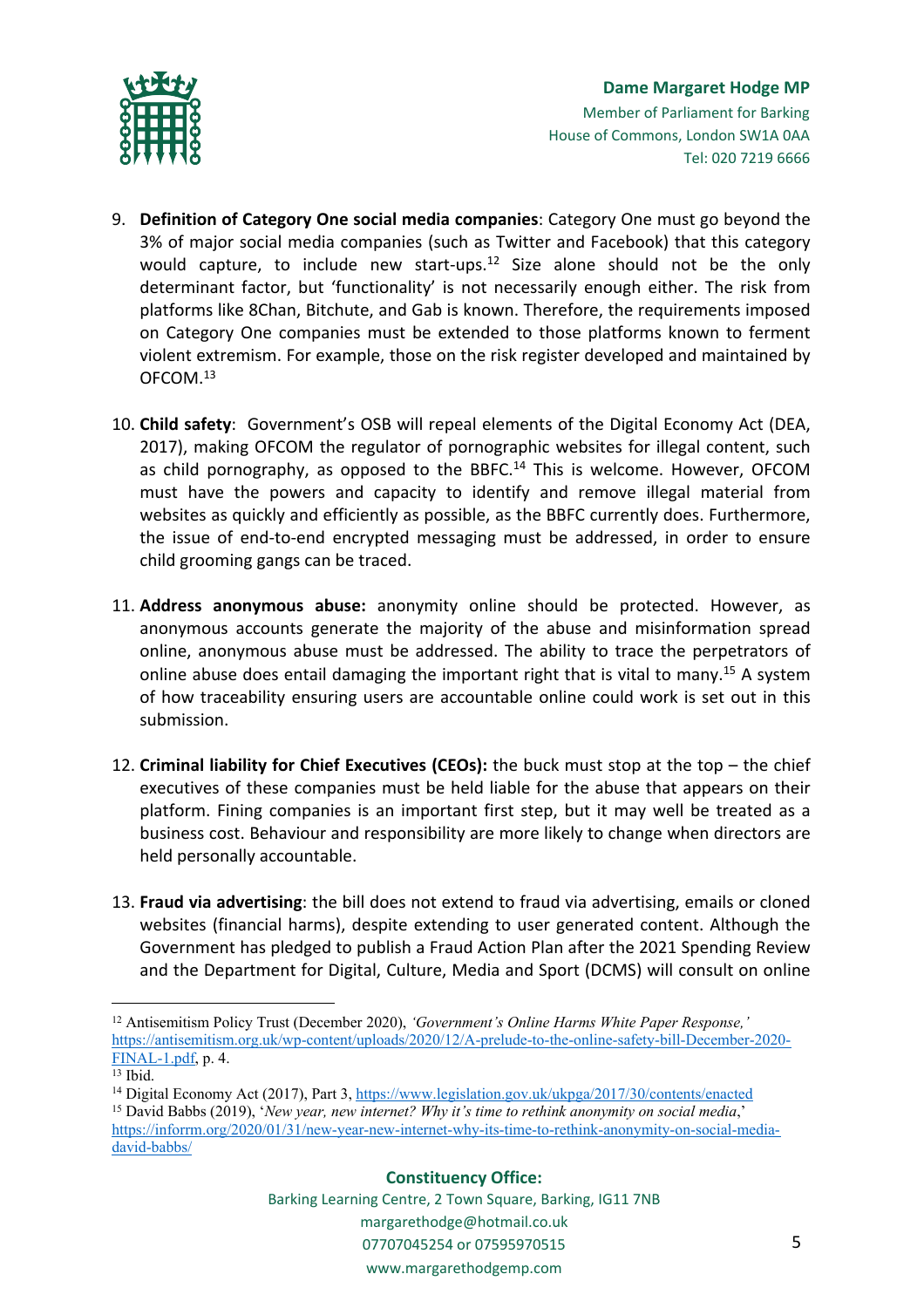

advertising to evaluate how to tackle this issue, $16$  the Online Harms Bill provides the perfect opportunity to address this, simply by extending the provisions applied to user generated content to paid-for advertisements.

- 14. **Newspaper websites**: Recognised news publisher comment boards are not included in the OSB regulations. The Government therefore must amend this clause to ensure existing regulators/regulated publications have powers and duties in place to address harm on relevant comment boards.
- 15. **OFCOM**: it makes sense for OFCOM to be the regulator for online harms. However, there are concerns that need to be addressed. The present government proposal is for only an annual transparency report from tech companies to be produced assessing their ability to remove harmful content. This is too little too late. OFCOM must have the power and resources to demand material from the platforms is sent to them straight away, not a year after the post is published, and ensure legal but harmful content is immediately removed from social media platforms, as is the case in Australia.<sup>17</sup> Furthermore, far more resources need to be provided to OFCOM to enable them to carry their duties out efficiently.

### **Written evidence**

## **Question One: Does the draft Bill make adequate provisions for people who are more likely to experience harm online or who may be more vulnerable to exploitation?**

In order to understand this, it is important to understand how this bill emerged. In April 2019, the Online Harms White Paper was published proposing that all technology companies, big or small, will have a duty of care to their users commensurate with the role those companies play in our daily lives. $18$  After a period of consultation, the Government released their full response to the white paper on 15 December 2020. On 12 May 2021, the Government released the draft OSB.<sup>19</sup> The Bill establishes a new regulatory framework which aims to set out the responsibilities set on social media companies to keep users in the UK safer online, by imposing duties of care in relation to illegal content and *content that is*

#### **Constituency Office:**

<sup>16</sup> Department for Digital, Culture, Media and Sport (December 2020*), 'Online Harms White Paper: Full government response to the consultation,'* [https://www.gov.uk/government/consultations/online-harms-white](https://www.gov.uk/government/consultations/online-harms-white-paper/outcome/online-harms-white-paper-full-government-response)[paper/outcome/online-harms-white-paper-full-government-response](https://www.gov.uk/government/consultations/online-harms-white-paper/outcome/online-harms-white-paper-full-government-response)

<sup>17</sup> Susanne Norris (May 2021), '*Online Harms Bill: what you need to know about new online harms laws,'* Good House Keeping, [https://www.goodhousekeeping.com/uk/consumer-advice/technology/a36051531/online](https://www.goodhousekeeping.com/uk/consumer-advice/technology/a36051531/online-harms-bill/)[harms-bill/](https://www.goodhousekeeping.com/uk/consumer-advice/technology/a36051531/online-harms-bill/)

<sup>18</sup> Local Government Association (July 2021), 'Must Know: Online harms,' <https://www.local.gov.uk/publications/lga-online-harms>  $19$  Ibid.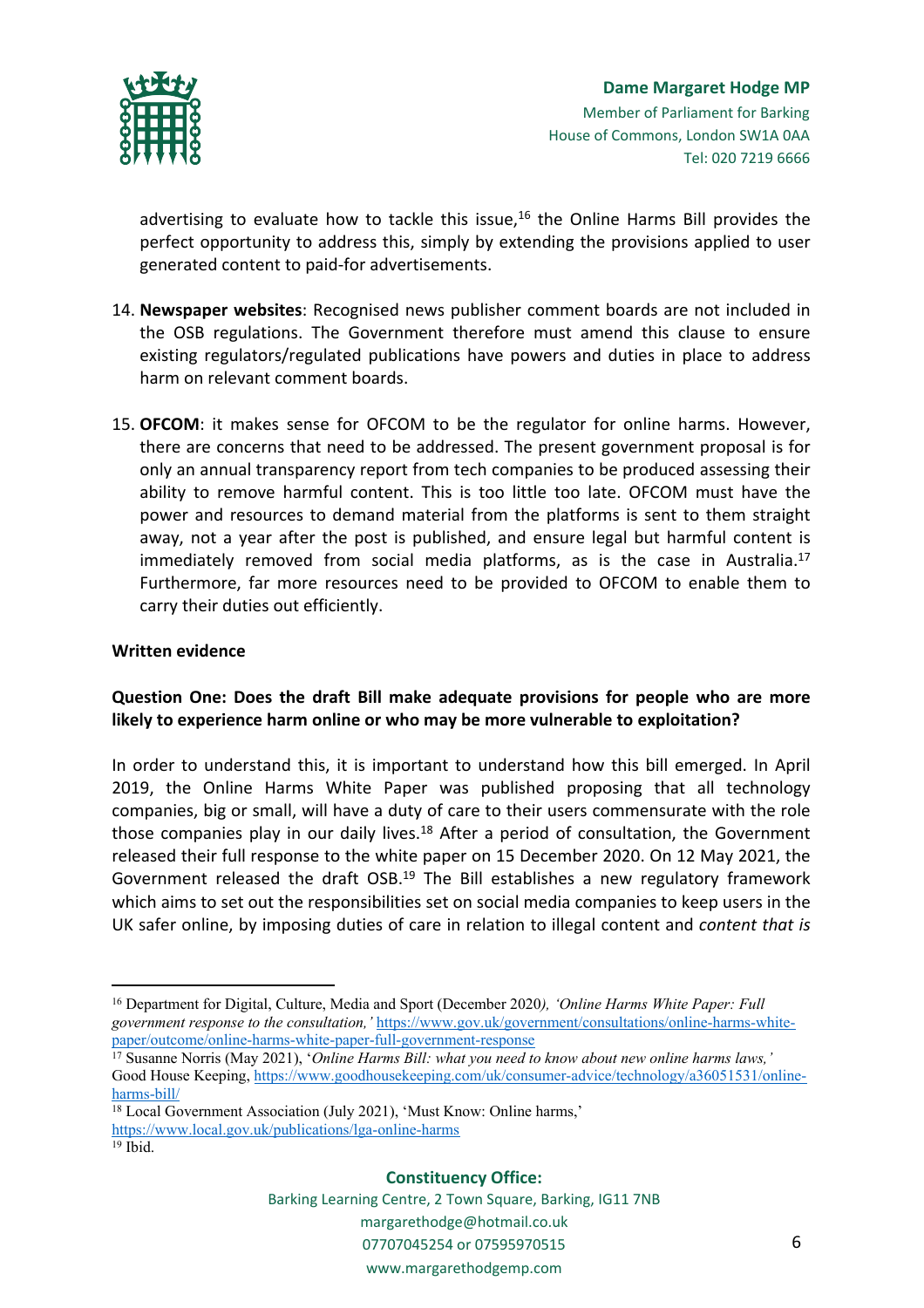

*harmful to children*, whilst also imposing duties on providers to protect rights to freedom of expression and privacy.<sup>20</sup>

The key point is that the White Paper emerged following increasing concern about the abuse children face online. In its conclusion, it stated "the pandemic has underlined a much graver problem; the risks posed to children online. In a month-long period during lockdown, the Internet Watch Foundation and its partners blocked at least 8.8 million attempts by UK internet users to access videos and images of children suffering sexual abuse."<sup>21</sup> The White Paper and the clauses focussed primarily on the critical needs of children and their protection. This can be seen in the paper's stated intention: "[protecting] children and young people against a comprehensive range of online harms – from terrorism and racism to abuse and pornographic content."<sup>22</sup>

This means the Bill proposes further duties of care for children in comparison to adults. Providers of user-to-user services that are likely to be accessed by children must assess the risk that content that is harmful to children can be accessed on their service.<sup>23</sup> Also, The Secretary of State can designate types of content as harmful to children, but service providers also must make their own judgments about whether there are reasonable grounds to believe there is a risk of content having an adverse physical or psychological impact on children.<sup>24</sup> Companies are also required to keep a children's risk assessment if their services lend themselves to use by children and information about some of this will be required to be fed back to Ofcom.

While the issues facing children are of paramount importance, there are also issues facing adults that need to be addressed. The language relating to children (Clause 10) talks of 'mitigation and prevention,' in social media companies' risk assessments. However, the basic risk assessment for adults (set out in Clause 9) only includes methods to 'minimise' the presence, length of time, availability of illegal content, which must be removed 'swiftly' once made known to companies.<sup>25</sup>

It is cause for concern that there is a gulf between the harmful abuse adults witness (the language of "minimise abuse"), in comparison to the abuse children receive (the language of 'prevent/mitigate abuse' in clause 9/10). The bill must be consistent in its approach to

 $20$  Ibid.

<sup>21</sup> Department for Digital, Culture, Media and Sport (December 2020), *'Online Harms White Paper: Full government response to the consultation,'* [https://www.gov.uk/government/consultations/online-harms-white](https://www.gov.uk/government/consultations/online-harms-white-paper/outcome/online-harms-white-paper-full-government-response)[paper/outcome/online-harms-white-paper-full-government-response](https://www.gov.uk/government/consultations/online-harms-white-paper/outcome/online-harms-white-paper-full-government-response)

<sup>22</sup> Ibid.

<sup>23</sup> Ibid.

 $24$  Ibid.

 $25$  Ibid.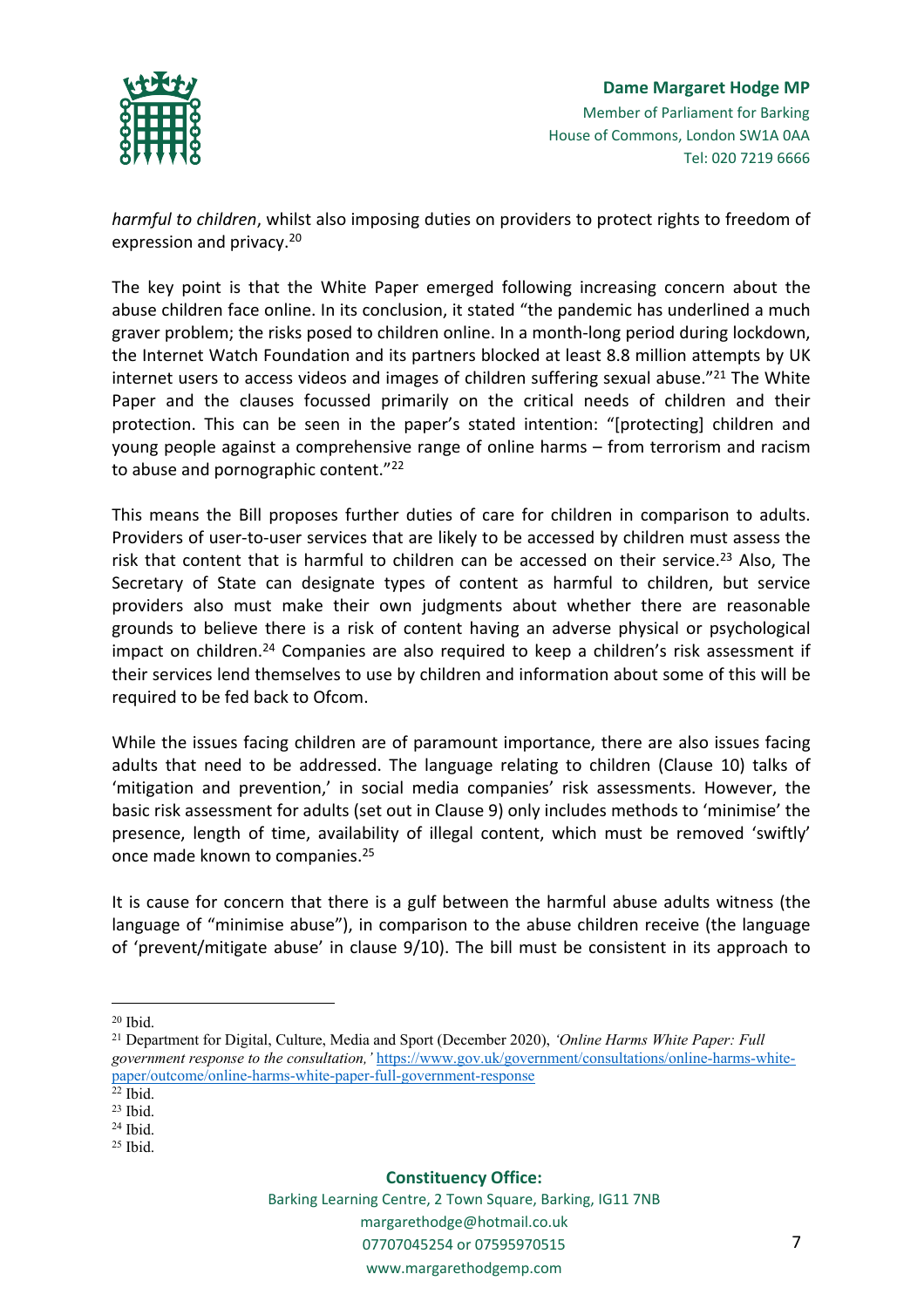

protecting all people from illegal behaviour. This means the language of 'mitigation and prevention' must be applied to the harmful content adults view.

## 1.1 Recommendation

In summary, the new guidelines proposed primarily concern the protection of children as 'vulnerable users', by prioritising the removal of illegal content such as child sexual abuse, terrorist material and media that promotes suicide, and this is particularly evident in the strong new code of conduct imposed on companies that sets out their responsibilities towards children. This stringent approach to online harms children face should also be extended to adults. Specifically:

- The language of 'minimising harm' for adults must change to 'mitigation and prevention.'
- The risk assessments required of companies accessed by children must also be required by all social media companies with a large adult usership.

## **Question Two: Is the "duty of care" approach in the draft Bill effective?**

In line with the government's response to the Online Harms White Paper, the Bill imposes a range of statutory duties of care on regulated services providers, broadly to protect users from illegal content generated and shared by other users. The proposed duty of care imposes requirements on providers, both in terms of processes they must implement and their moderation of specific content.

Under the duty of care, the bill states social media companies will need to:

- Stop illegal information and activity.
- Send the information that is asked for by the regulator.
- Where needed, set up a way of dealing with complaints and appeals which is in line with the rules set out by the regulator. $26$

However, the OSB does essentially leave it up to platforms themselves to apply these duties of care through their own Terms and Conditions (clause 11) that they can develop themselves, so long as they are 'consistently applied.'<sup>27</sup> Furthermore, the bill says as long as companies create terms and conditions that specify how priority content, and any other harmful content identified in a risk assessment, will be 'dealt with' by the service, this should be enough to mitigate abuse and ensure a duty of care for its users is applied.<sup>28</sup>

#### **Constituency Office:**

<sup>26</sup> Ibid.

 $27$  Ibid.

<sup>28</sup> Ibid.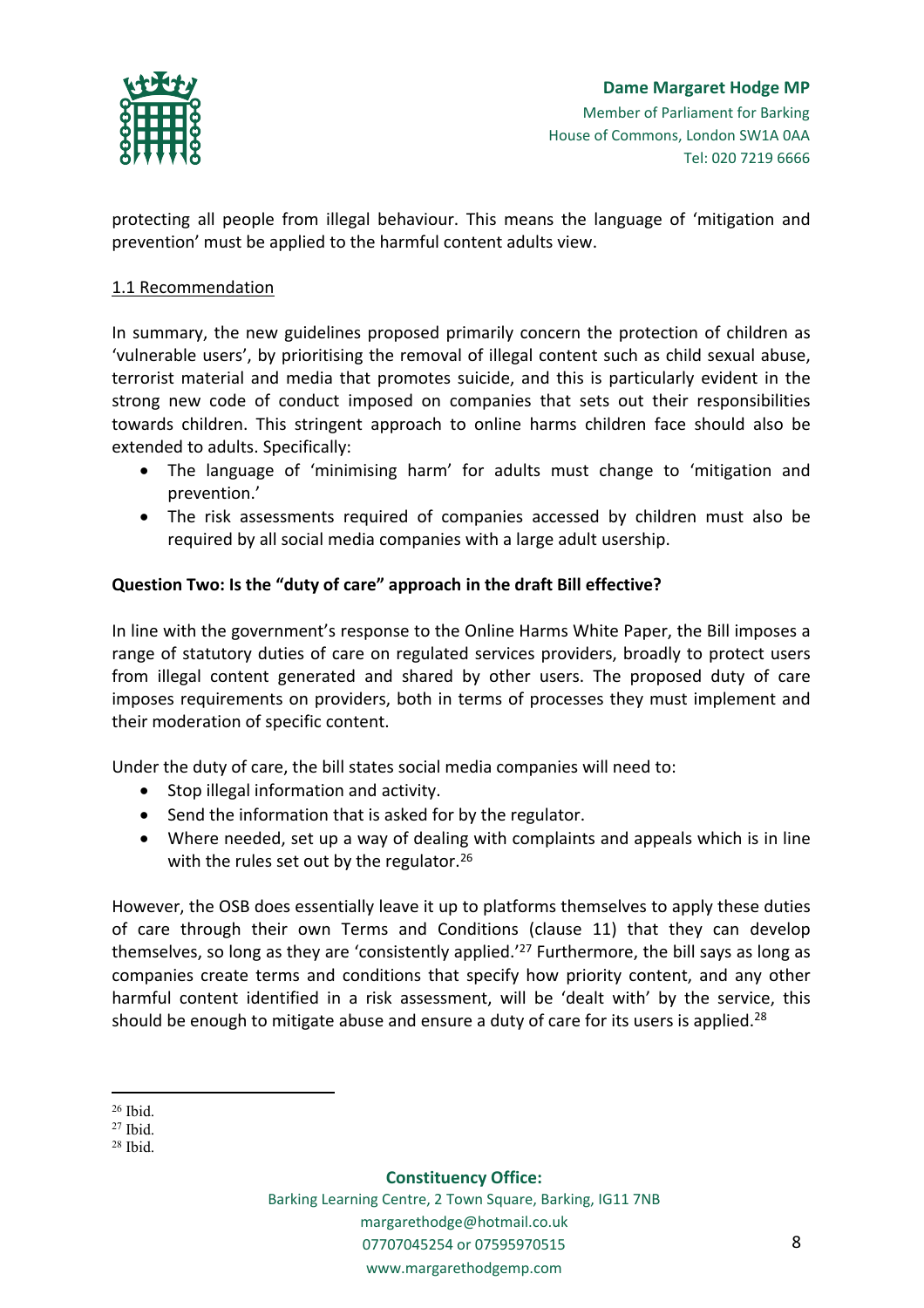

### **Dame Margaret Hodge MP** Member of Parliament for Barking House of Commons, London SW1A 0AA

Tel: 020 7219 6666

This is cause for concern. Social media companies are unable and unwilling to regulate themselves. They cannot be trusted to develop and apply these duties of care to a high standard in their terms and conditions.<sup>29</sup> Journalist Steven Levy has explained this by describing how, while digital platforms can be highly profitable businesses that connect users and other market actors in ways not possible before the internet, "*this can be a double-edged sword*."<sup>30</sup> He has said "*when they are successful, they generate powerful feedback loops called network effects and then monetize them by selling advertisements. Yes, they have generated trillions of dollars in wealth. But this has come alongside the enabling of the distribution of fake news and fake products, manipulation of digital content for political purposes, and promotion of dangerous misinformation on elections, vaccines, and other public health matters, as this disinformation and provocative content garners more usership, and 'clicks,' thus more profit. Therefore, there is little incentive to ensure this content is removed from their platform*."<sup>31</sup>

Social media's ad-supported ecosystems explained above shows they do not have an incentive to control what content shows up. $32$  This ad-based system means social media models are based on engagement. Facebook's 'feed' aims to drive views to increase advertisements, meaning it privileges incendiary content, setting up a stimulus–response loop that promotes outrage expression.<sup>33</sup> In this design, Facebook assesses dozens of factors to increase engagement, ranging from who posted the content to their frequency of posts and the average time spent on this piece of content. Posts with higher engagement scores are included and prioritized; posts with lower scores are buried or excluded altogether. The problem with such sorting, of course, is that incendiary, polarizing posts consistently achieve high engagement.<sup>34</sup> The more people who engage with a platform and increase their use-time, the more advertisers can monetize off this usage, meaning Facebook increases its profit.<sup>35</sup> In the first quarter of 2020, Facebook netted \$17.4 billion in advertising.<sup>36</sup>

Similarly, YouTube uses a similar algorithm, which has been criticized for leading users towards more extreme content. It ensures the user will stay on the platform longer and therefore engage with more ads, as extreme content is more gripping. Across both

#### **Constituency Office:**

<sup>29</sup> Arisha Hatch (2021), *'Big Tech companies cannot be trusted to self-regulate,'* Tech Cruch, [https://techcrunch.com/2021/03/12/big-tech-companies-cannot-be-trusted-to-self-regulate-we-need-congress-to](https://techcrunch.com/2021/03/12/big-tech-companies-cannot-be-trusted-to-self-regulate-we-need-congress-to-act/)[act/](https://techcrunch.com/2021/03/12/big-tech-companies-cannot-be-trusted-to-self-regulate-we-need-congress-to-act/)

<sup>30</sup> Steven Levy (2020), *Facebook: The Inside Story,* Penguin, UK, p. 627.

<sup>31</sup> A. Cusumano, Annabelle Gawer, and David B. Yoffie (January 2021*), 'Social Media Companies Should Self-Regulate. Now.'*

<sup>32</sup> Ibid.

<sup>33</sup> Steven Levy (2020), *Facebook: The Inside Story,* Penguin, UK, p. 627.

<sup>34</sup> Ibid.

<sup>35</sup> Ibid., p. 631.

<sup>36</sup> Tatyana Hopkins (June 2020), '*Social Media Companies Profiting from Misinformation*,' GW Today, <https://gwtoday.gwu.edu/social-media-companies-profiting-misinformation>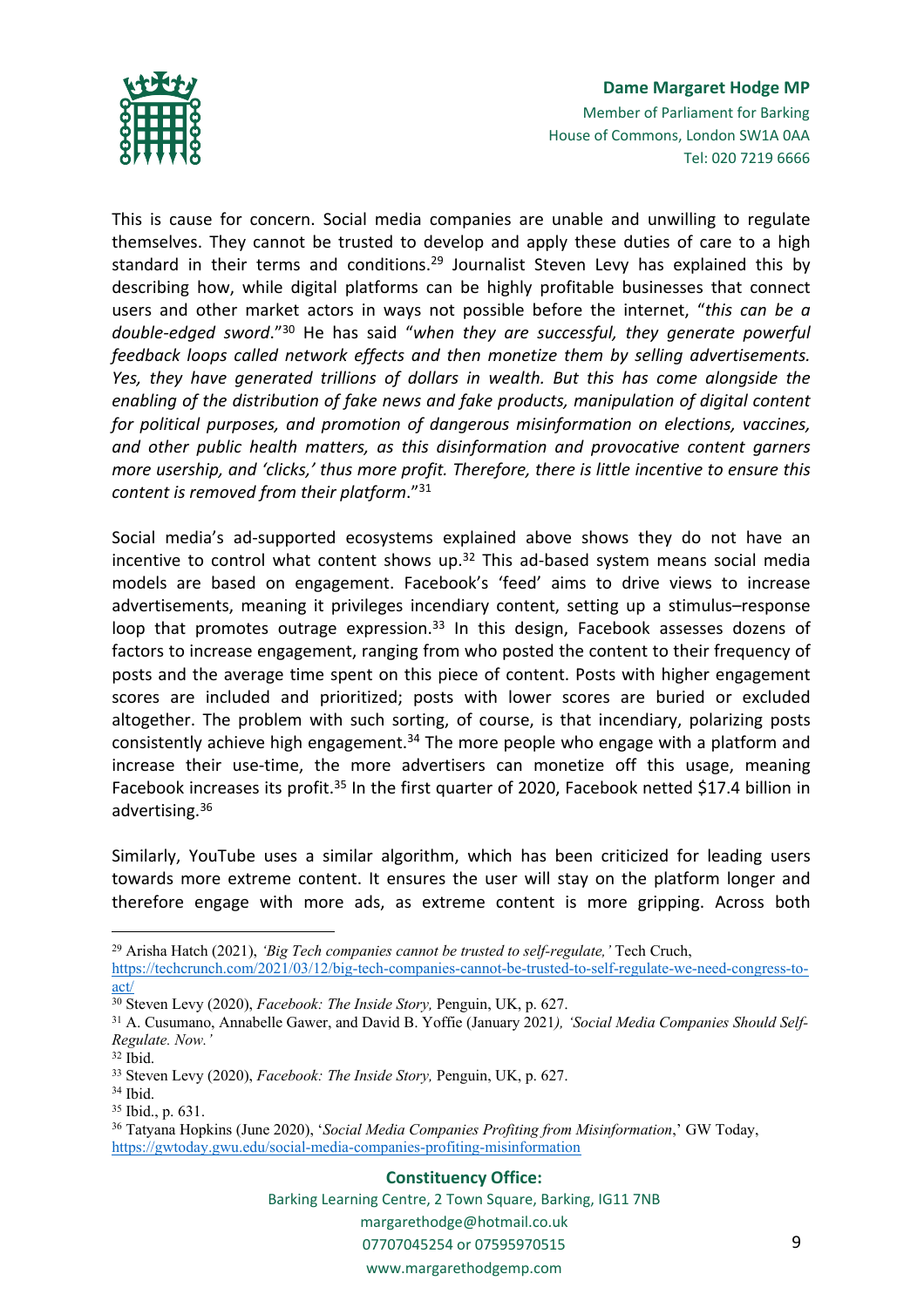

# **Dame Margaret Hodge MP** Member of Parliament for Barking House of Commons, London SW1A 0AA Tel: 020 7219 6666

platforms, these algorithms are central and influential to their design, and it is proving to be a productive lens for toxic communication.<sup>37</sup>

2019 was the sixth-deadliest year on record for extremist-related violence. Social media's algorithms play a role in the radicalization of domestic extremists.<sup>38</sup> A case study might help explain this. The situation in Myanmar is a good example; members of the Myanmar military embarked on a lengthy Facebook campaign disseminating anti-Rohingya propaganda. Given that Myanmar has 18 million users, fake online stories such as one that circulated in 2014, claiming that a Muslim man had raped a Buddhist woman, had severe repercussions in inciting communal hatred. Human rights groups claim that the anti-Rohingya content propagated "murders, rapes and the largest forced human migration in recent history," according to The New York Times.<sup>39</sup> Having commissioned an independent report, Facebook admitted in 2018 that these posts were used to "incite offline violence" in Myanmar and that they had failed to remove this content.<sup>40</sup> Instead of learning from this, Facebook's algorithm was able to continue unhindered. In the aftermath of George Floyd's killing, Donald Trump tweeted "when the looting starts, the shooting starts" in response to Black Lives Matter protesters clashing with the police in Minneapolis.<sup>41</sup> Twitter took an unprecedented step in adding a warning to the tweet, saying it violated the company's rules about glorifying violence. Facebook on the other hand, decided to keep Trump's controversial posts, including one that used the same phrase as his tweet, despite being forewarned of the impact Trump's words could have.<sup>42</sup>

These examples illustrate the shortcomings of the proposed legislation. At best, as the bill stands, Ofcom would look at Facebook or YouTube's 'Terms and Conditions' and check whether these are being 'applied consistently' and whether they 'deal with' hate speech. But both YouTube and Facebook argue that they already do deal with this, yet these examples of racism and hate-inspired speech on the platforms show a different story.<sup>43</sup> If these platforms have weak terms and conditions and there is no duty on them to remove legal but harmful content, people will not be properly protected.

*technical architectures*,' <https://www.nature.com/articles/s41599-020-00550-7.pdf> <sup>38</sup> Jonathan A. Greenblatt (Dec 2020), 'Stepping Up to Stop Hate Online,'

[https://ssir.org/articles/entry/stepping\\_up\\_to\\_stop\\_hate\\_online#](https://ssir.org/articles/entry/stepping_up_to_stop_hate_online). <sup>39</sup> Ibid.

<https://www.thejc.com/news/uk/shame-of-youtube-jew-hate-1.517411>

#### **Constituency Office:**

Barking Learning Centre, 2 Town Square, Barking, IG11 7NB margarethodge@hotmail.co.uk 07707045254 or 07595970515

#### www.margarethodgemp.com

<sup>37</sup> Luke Munn (2020), '*Angry by design: toxic communication and*

<sup>40</sup> Ayesha Kuwari (January 2021), *'Stop Hate For Profit: The Offline Consequences Of Online Hate Speech,'* [https://www.humanrightspulse.com/mastercontentblog/stop-hate-for-profit-the-offline-consequences-of-online](https://www.humanrightspulse.com/mastercontentblog/stop-hate-for-profit-the-offline-consequences-of-online-hate-speech)[hate-speech](https://www.humanrightspulse.com/mastercontentblog/stop-hate-for-profit-the-offline-consequences-of-online-hate-speech)

<sup>41</sup> Ibid.

<sup>42</sup> Ibid.

<sup>43</sup> Jake Wallis Simons (June 2021), '*EXCLUSIVE 'Hitler was an angel': YouTube hosts vile Jew hatred with millions of views,'* The JC,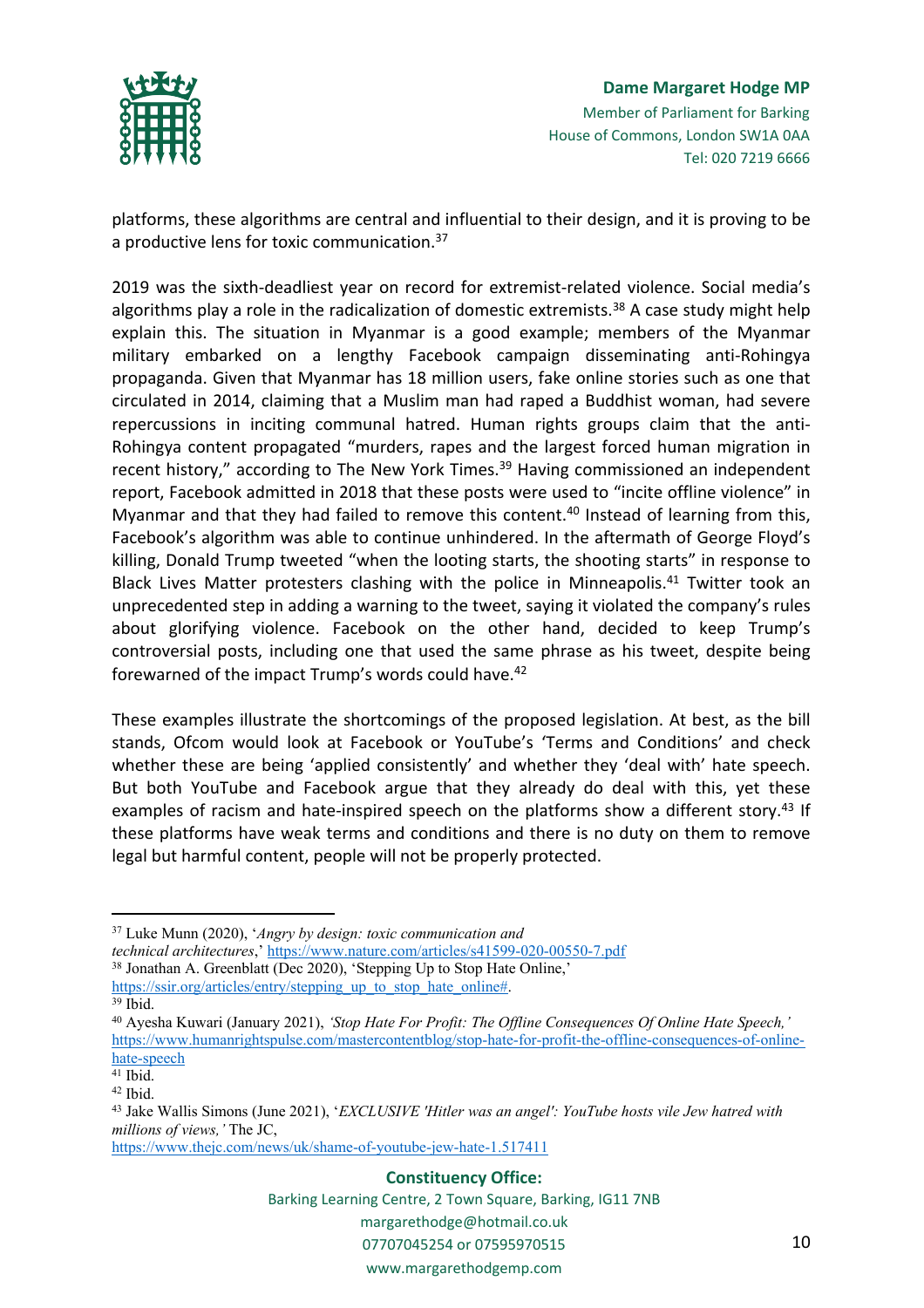

In a recent seminar at the London School of Economics, Katie Morris, Head of Online Harms Regulatory Framework at DCMS, addressed this concern with the 'dealt with' language. She reassured the audience that *"while the government nor Ofcom will not be telling companies how to deal with 'legal but harmful' content accessed by adults, the commercial incentives are as such that it would be very unlikely that a company would choose to [enforce weak terms and conditions] and are more likely to ensure their 'dealt with' policies are strong."*<sup>44</sup> However, the profit social media platforms make from hateful content means this incentive is diluted, and the risk of platforms saying they have 'dealt with' legal but harmful content, when in practice they have not, remains a core concern.

## 2.1 Recommendation

If the fulfilment of the duty of care will be judged on the content of the platforms' terms and conditions, it is imperative that Ofcom sets out minimum standards for these published terms and the way they are implemented. Codes of Practice must set minimum standards for both the content and presentation of published terms, or we risk recreating a regime in which companies are allowed to "mark their own homework."<sup>45</sup>

# **Question Three: Are the definitions in the draft Bill suitable for service providers to accurately identify and reduce the presence of legal but harmful content, whilst preserving the presence of legitimate content?**

The answer to this question leads on from my answer to question two. The main tension in the bill is over the lack of clarity on *legal but harmful* language, meaning this content will not be adequately 'dealt with,' both in their terms and conditions and in practice. There are two considerations here. The first is platforms with user-generated content (social media) and the second is search engines. Each will be addressed in turn.

## 3.1 Search engines

Search engines are currently not subject to the legal but harmful duty. $46$  This must be included, so any language which is legal but harmful to users can be swiftly removed.

<sup>44</sup> Paraphrased from London School of Economics (July 2020), '*LSE Online Safety Bill Briefing*,' <https://www.youtube.com/watch?v=XKKT5PjnDPk>

<sup>45</sup> 5Rights Foundation (2021) '*Ambitions for the Online Safety Bill,*'

[https://5rightsfoundation.com/uploads/Ambitions\\_for\\_the\\_Online\\_Safety\\_Bill.pdf](https://5rightsfoundation.com/uploads/Ambitions_for_the_Online_Safety_Bill.pdf)

<sup>46</sup> Department for Digital, Culture, Media and Sport (December 2020), *'Online Harms White Paper: Full government response to the consultation,'* [https://www.gov.uk/government/consultations/online-harms-white](https://www.gov.uk/government/consultations/online-harms-white-paper/outcome/online-harms-white-paper-full-government-response)[paper/outcome/online-harms-white-paper-full-government-response](https://www.gov.uk/government/consultations/online-harms-white-paper/outcome/online-harms-white-paper-full-government-response)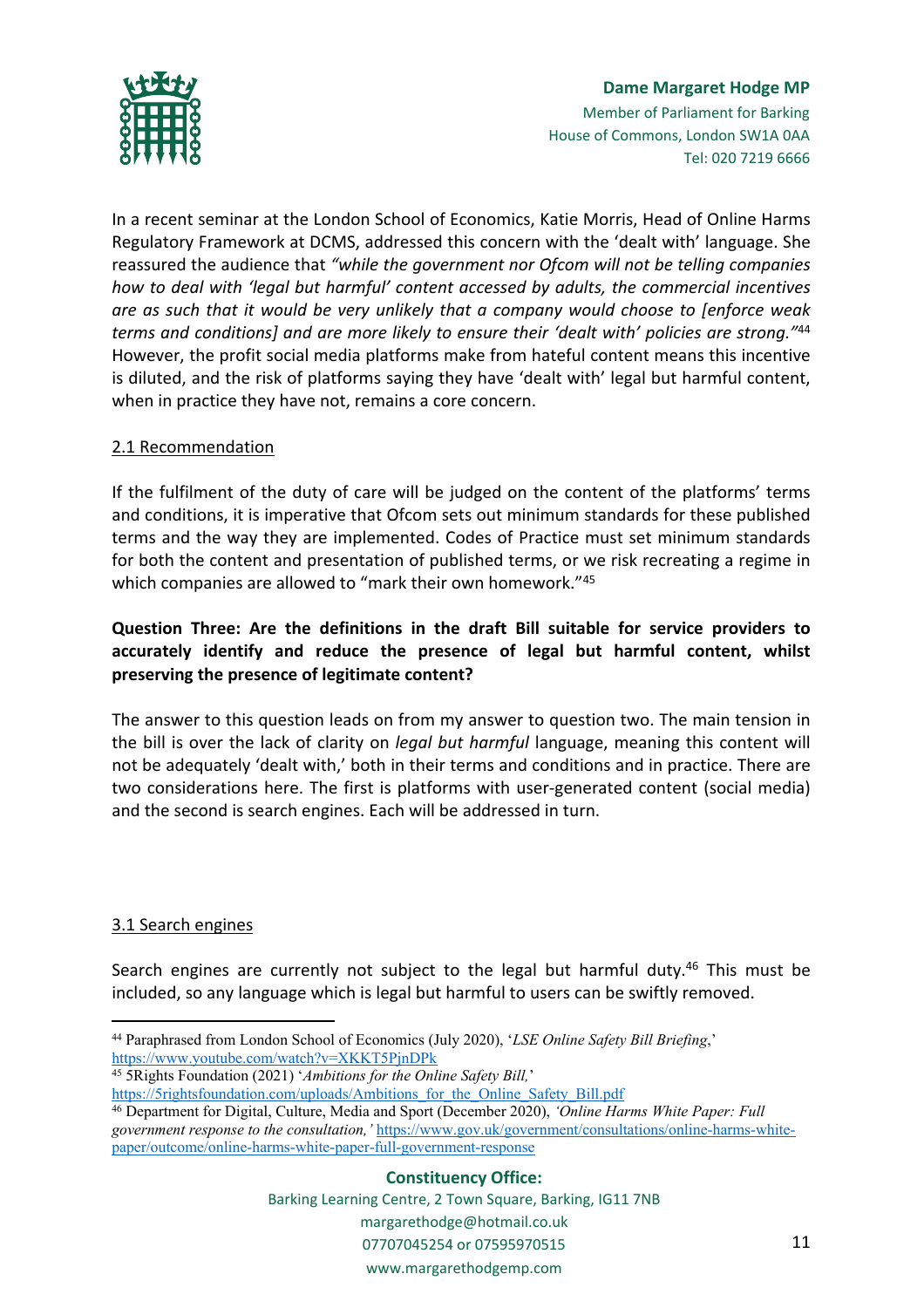

# **Dame Margaret Hodge MP** Member of Parliament for Barking House of Commons, London SW1A 0AA Tel: 020 7219 6666

## 3.2 User-generated content

On user-generated content platforms, there are three main concerns. Firstly, the language is weak. Secondly, the provision to exclude 'content of democratic importance' from legal but harmful language will create concerns. Finally, the 'legal but harmful' language only has to be addressed by Category One, not Category Two, companies. This last point will be addressed in Question Four, however, the first two concerns will be addressed now.

## 3.2.1 Language

Firstly, the language around 'legal but harmful' content in the bill is unclear. This is primarily because what constitutes 'harm' will not be defined until secondary legislation. However, legal but harmful online content and activity is given limitations by saying it must "give rise to a reasonably foreseeable risk of a significant adverse physical or psychological impact on individuals."<sup>47</sup> Content that has a "minor impact" will potentially therefore not be in the scope of regulation. The narrow definition of harm does not account for content and activity that alone may not cause significant or immediate harm, but in combination, can have a serious impact. By focusing on acute harms, the legislation fails to address risks that develop over time, often with equally damaging effects.<sup>48</sup>

Therefore, I am concerned that adults will continue to be exposed to a substantial amount of information that is legal but can be extremely harmful by causing psychological distress, promoting self-harm and radicalization or indoctrination into extremist and racist ideologies. There are vast numbers of antisemitic, misogynist, homophobic, far-right and Islamist extremist materials, as well as disinformation other harmful content online and it is not clear from the Bill how these would be addressed, especially when present on category two platforms.<sup>49</sup>

## 3.2.2 Content of Democratic Importance

The provisions for 'content of democratic importance', in order to preserve 'freedom of speech' further impact the regulation of legal but harmful content. In the OSB, major

<sup>47</sup> Ibid.

<sup>49</sup> Antisemitism Policy Trust (December 2020), *'Government's Online Harms White Paper Response,'* [https://antisemitism.org.uk/wp-content/uploads/2020/12/A-prelude-to-the-online-safety-bill-December-2020-](https://antisemitism.org.uk/wp-content/uploads/2020/12/A-prelude-to-the-online-safety-bill-December-2020-FINAL-1.pdf) [FINAL-1.pdf,](https://antisemitism.org.uk/wp-content/uploads/2020/12/A-prelude-to-the-online-safety-bill-December-2020-FINAL-1.pdf) p. 5.

### **Constituency Office:**

<sup>48</sup> 5Rights Foundation (2021) '*Ambitions for the Online Safety Bill.'*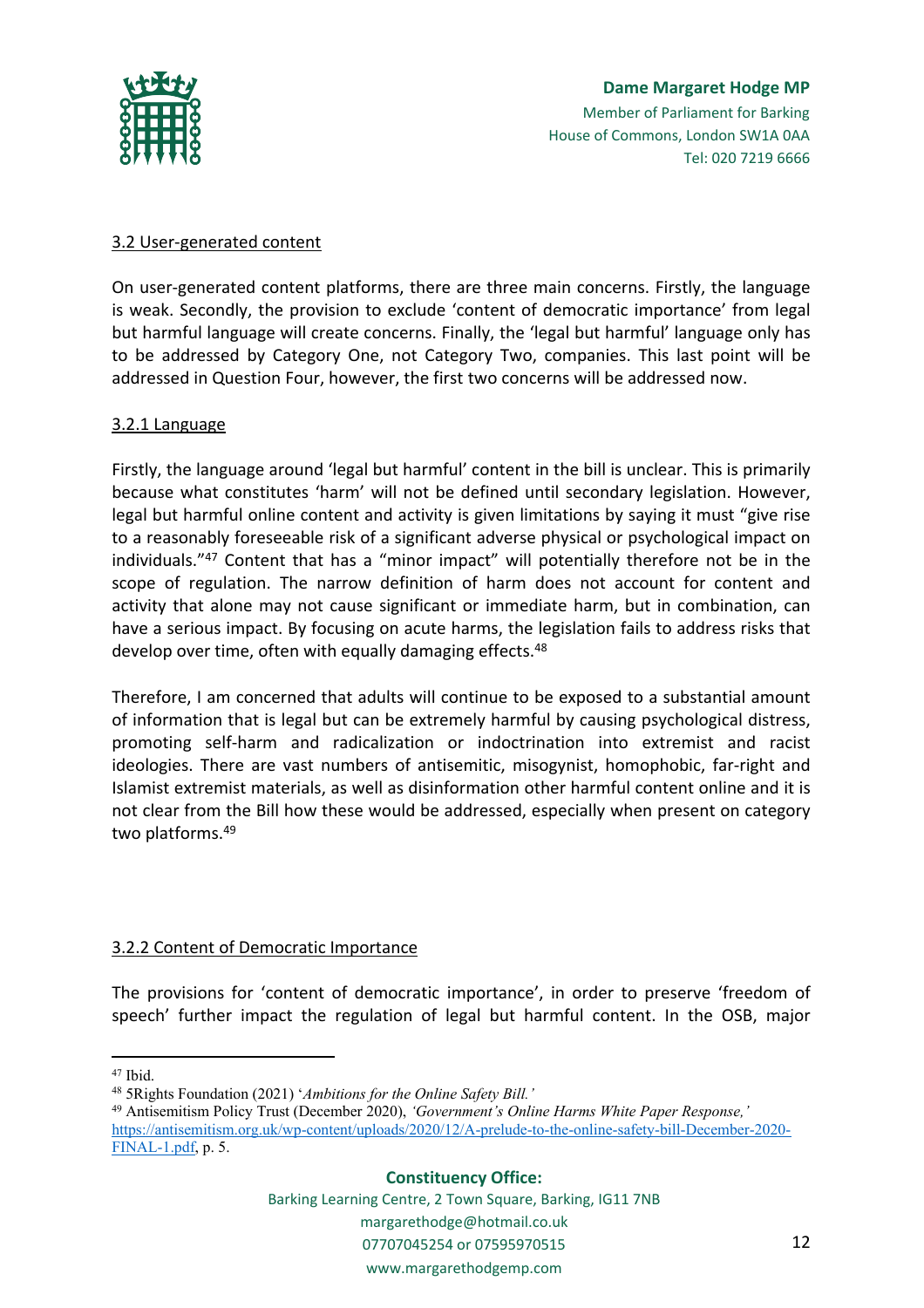

platforms will have a duty to protect content defined as 'democratically important' in order to 'uphold democratic debate online'. This is defined broadly as content 'intended to contribute to democratic political debate in the United Kingdom'.<sup>50</sup> However, it is unclear how legal but harmful misogynistic, racist, antisemitic, and harmful content spread by political candidates can be regulated.

There is a line to be drawn between legitimate democratic debate and content that is discriminatory and abusive, and therefore undermines the rights of others in a democracy. The Government needs to think through this and address this issue.

HOPE Not Hate has explained this concern:

*"Vague and badly defined additions about protection of 'democratic speech' and comments by Oliver Dowden, Secretary of State for Digital, Culture, Media and Sport, about defences against so-called "woke campaigners", have resulted in a draft bill that could, at best fail to* fix the issues it sets out to, and at worse, actually open up a path for the re-platforming of *hateful far-right extremists."*<sup>51</sup>

The main questions that need to therefore be answered by the Government are:

- What happens if content produced by a politician or journalist is also harmful?
- What is more important in this bill reduction of harm caused by hateful online content or protection of "democratically important" speech?
- $\bullet$  What happens when they come into conflict?<sup>52</sup>

Overall, under this proposed draft, it could be the case that racist and misogynist content that is legal could be re-uploaded if the content in question was deemed to be either "democratically important" or a "live political issue".<sup>53</sup>

3.3 Recommendation

### **Constituency Office:**

<sup>50</sup> Department for Digital, Culture, Media and Sport (December 2020), *'Online Harms White Paper: Full government response to the consultation,'* [https://www.gov.uk/government/consultations/online-harms-white](https://www.gov.uk/government/consultations/online-harms-white-paper/outcome/online-harms-white-paper-full-government-response)[paper/outcome/online-harms-white-paper-full-government-response](https://www.gov.uk/government/consultations/online-harms-white-paper/outcome/online-harms-white-paper-full-government-response)

<sup>51</sup> HOPE Not Hate, 'Our Response To The Draft Online Safety Bill,'

<https://www.hopenothate.org.uk/2021/06/07/hope-not-hates-response-to-the-draft-online-safety-bill/>  $52$  Ibid.

<sup>53</sup> Ibid.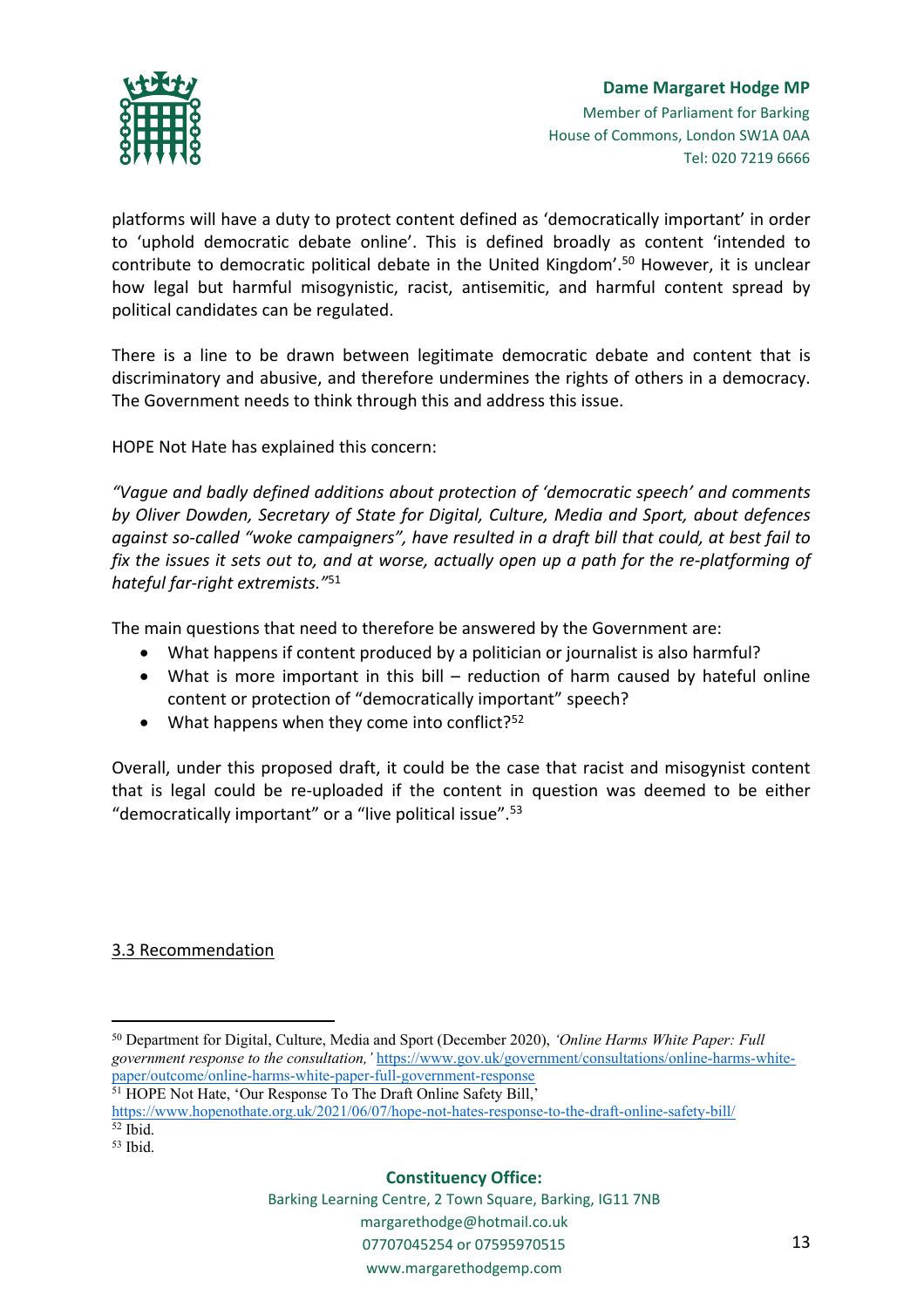

- The definition of legal but harmful as content which "gives rise to a reasonably foreseeable risk of a significant adverse physical or psychological impact on individuals" is too ambiguous and must be clarified.
- The definition of 'content of democratic importance' must also be narrowed in scope.
- The definition of what constitutes 'legal but harmful' language will inevitably be subjective. However, we see this in tax law. HMRC is given subjective discretion when it decides whether someone had the intent to commit tax fraud or simply made a mistake. This discretion should be given to a third party, most likely OFCOM, to ensure social media platforms are neither impeding free speech, nor not doing enough to remove legal but harmful language.

# **Question Four: The draft Bill sets a threshold for services to be designated as 'Category 1' services. What threshold would be suitable for this?**

The categorisation of social media companies in the OSB needs to be amended. The main cause for concern within this section is Clause 3. This says that a service will only be in scope if it has a significant number of users in the UK, if the UK is a target market, or if the service can be used in the UK by individuals and there are reasonable grounds to believe that there is a material risk of significant harm to individuals in the UK.<sup>54</sup>

This definition would fail to capture small services which house or inspire antisemitism.<sup>55</sup> Size, usership, and the use by UK citizens should not be the only determinant factors. All start-ups must fall under the scope of this bill, as it is usually the smaller platforms used by a few individuals that can foster hateful behaviour, ranging from legal but harmful language to influencing violent extremism.<sup>56</sup>

There are also different regulations for 'Category One' companies and 'Category Two' companies. It's probably safe to assume that Category 1 companies will include those such as Facebook, TikTok, Instagram and Twitter. However, the bill does not clarify exactly what measures may be required by smaller organisations under Category 2.<sup>57</sup> For example, as stated in question three, only a category 1 company must have measures in place to tackle

<sup>54</sup> Department for Digital, Culture, Media and Sport (December 2020), *'Online Harms White Paper: Full government response to the consultation,'* [https://www.gov.uk/government/consultations/online-harms-white](https://www.gov.uk/government/consultations/online-harms-white-paper/outcome/online-harms-white-paper-full-government-response)[paper/outcome/online-harms-white-paper-full-government-response](https://www.gov.uk/government/consultations/online-harms-white-paper/outcome/online-harms-white-paper-full-government-response)

<sup>55</sup> Antisemitism Policy Trust (December 2020), *'Government's Online Harms White Paper Response,'* [https://antisemitism.org.uk/wp-content/uploads/2020/12/A-prelude-to-the-online-safety-bill-December-2020-](https://antisemitism.org.uk/wp-content/uploads/2020/12/A-prelude-to-the-online-safety-bill-December-2020-FINAL-1.pdf) [FINAL-1.pdf,](https://antisemitism.org.uk/wp-content/uploads/2020/12/A-prelude-to-the-online-safety-bill-December-2020-FINAL-1.pdf) p. 4.

<sup>56</sup> Ibid.

<sup>57</sup> Department for Digital, Culture, Media and Sport (December 2020), *'Online Harms White Paper: Full government response to the consultation,'* [https://www.gov.uk/government/consultations/online-harms-white](https://www.gov.uk/government/consultations/online-harms-white-paper/outcome/online-harms-white-paper-full-government-response)[paper/outcome/online-harms-white-paper-full-government-response](https://www.gov.uk/government/consultations/online-harms-white-paper/outcome/online-harms-white-paper-full-government-response)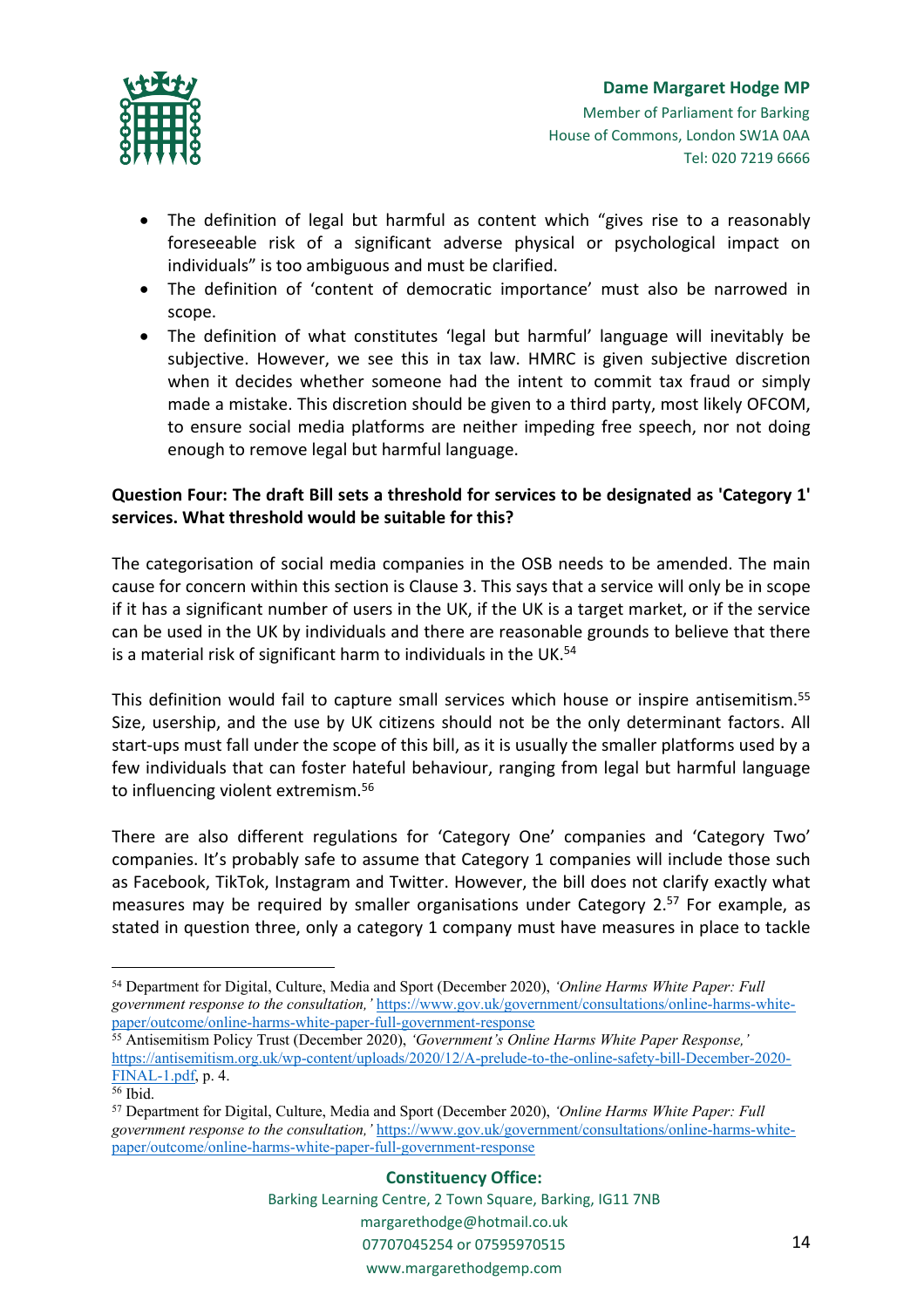

legal but harmful content, including a reporting system (for users to complain about content). Most providers – those in Category 2 – need only have reporting systems for illegal content. Category 1 services will also need to conduct and publish up-to-date assessments of their impact on freedom of expression and demonstrate they have taken steps to mitigate any adverse effects. Category 2 companies do not.

Clause 59 relates to the categorisation of social media companies. It says that the Secretary of State can categorise different companies as 'One' or 'Two' by considering: the likely impact of the number of users of a service; its functionalities; and the level of risk of harm to adults from content that is harmful to adults disseminated by means of the service.<sup>58</sup> Functionalities is later described as how it works. Using this model, the Government estimates that less than 3% of platforms will be in scope, of which the vast majority will be "Category 2" platforms. Those in this category will not have to respond to the issue of content that is lawful, but harmful to adults.<sup>59</sup>

However, size alone should not be the only determinant factor, and 'functionality' is not necessarily enough either.<sup>60</sup> The risk of platforms like 8Chan, Bitchute, Gab is proven, yet they would not be classified under Category One using these measures. $61$  Three high-profile mass murders committed in recent years by white supremacists had at least one thing in common: the murderers were on the relatively fringe social media platforms that have become a haven for white nationalists (listed above).<sup>62</sup> For example, the alleged El Paso, Texas, shooter who killed 23 people in 2019 posted an anti-immigrant manifesto on 8Chan platform prior to the attack. $63$  In it, he expressed support for the accused shooter in Christchurch, New Zealand, who killed 51 people in two mosques and also used 8Chan.<sup>64</sup>

If these platforms are not in Category 1, the Bill will not be fulfilling its purpose.

### 4.1 Recommendation

The categorisation of social media companies in the bill needs amending. The requirements imposed on Category One companies must be extended to those platforms known to ferment violent extremism. For example, those platforms on the risk register developed and

#### **Constituency Office:**

<sup>58</sup> Ibid.

<sup>59</sup> Antisemitism Policy Trust (December 2020), *'Government's Online Harms White Paper Response,'* [https://antisemitism.org.uk/wp-content/uploads/2020/12/A-prelude-to-the-online-safety-bill-December-2020-](https://antisemitism.org.uk/wp-content/uploads/2020/12/A-prelude-to-the-online-safety-bill-December-2020-FINAL-1.pdf) [FINAL-1.pdf,](https://antisemitism.org.uk/wp-content/uploads/2020/12/A-prelude-to-the-online-safety-bill-December-2020-FINAL-1.pdf) p. 4.

<sup>60</sup> Ibid.

<sup>61</sup> Luke Munn (2020), '*Angry by design: toxic communication and technical architectures*,' pp. 2-3.

<sup>62</sup> Ibid.

<sup>63</sup> Ibid.

<sup>64</sup> Jonathan A. Greenblatt (Dec 2020), 'Stepping Up to Stop Hate Online,' [https://ssir.org/articles/entry/stepping\\_up\\_to\\_stop\\_hate\\_online#](https://ssir.org/articles/entry/stepping_up_to_stop_hate_online).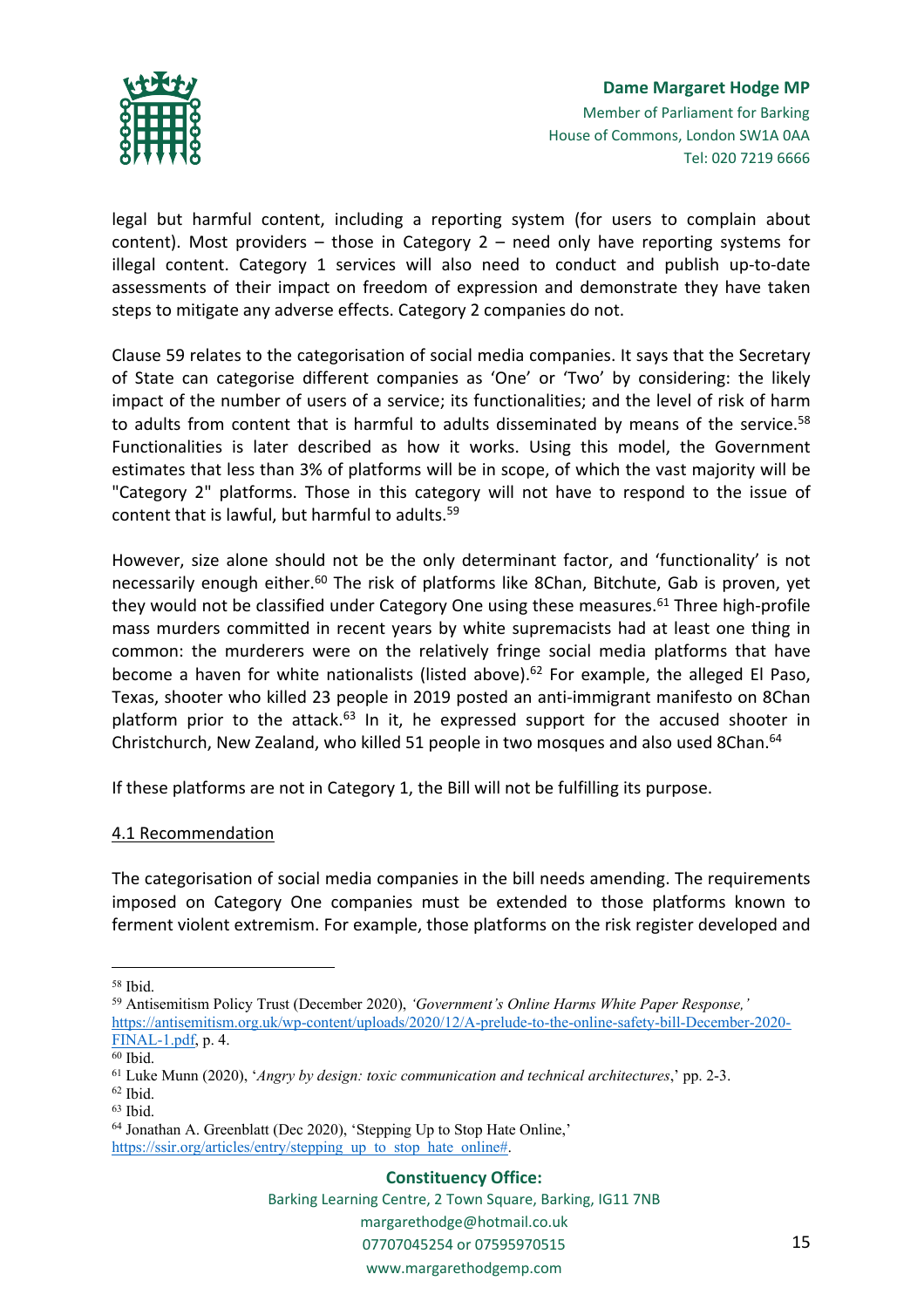

maintained by OFCOM should be captured by these regulations, in order to ensure violent and extreme language on these platforms can be removed swiftly.<sup>65</sup> Furthermore, the provisions around 'legal and harmful' language must be extended to Category Two companies.

The European Union's proposal for a Digital Services Act can be used as a template to ensure more platforms are covered. Their bill gives clear definitions of online platforms and very large platforms (at least 45 million average monthly users in the union), to ensure most are encompassed by their regulations.<sup>66</sup>

## **Question Five: Are children effectively protected from harmful activity and content under the measures proposed in the draft Bill?**

As stated in Question One, the OSB stemmed from concern for the harm children face online. However, children's campaigners have expressed two concerns to me regarding children's safety online, which will be addressed in turn. Firstly, the amendment to the Digital Economy Act, and secondly, the issue of end-to-end encrypted messages.

## 5.1 Digital Economy Act

Children's campaigners are concerned that the bill fails to ensure sites that publish hardcore porn are adequately monitored by OFCOM. They have argued that the draft bill does not allow OFCOM to confirm that these sites are enforcing age-verification tools, as it overturns pre-existing regulation which ensured this and protected children.<sup>67</sup> This means children will be left in a more vulnerable position under this legislation than previously.

The concerns stem from the fact that the Government's OSB intends to repeal Part 3 of the Digital Economy Act (DEA).<sup>68</sup>

#### **Constituency Office:**

<sup>65</sup> Antisemitism Policy Trust (December 2020), *'Government's Online Harms White Paper Response,'* [https://antisemitism.org.uk/wp-content/uploads/2020/12/A-prelude-to-the-online-safety-bill-December-2020-](https://antisemitism.org.uk/wp-content/uploads/2020/12/A-prelude-to-the-online-safety-bill-December-2020-FINAL-1.pdf) [FINAL-1.pdf,](https://antisemitism.org.uk/wp-content/uploads/2020/12/A-prelude-to-the-online-safety-bill-December-2020-FINAL-1.pdf) p. 4.

<sup>66</sup> Edina Harbinja, '*U.K.'s Online Safety Bill: Not That Safe, After All?,'* [https://www.lawfareblog.com/uks](https://www.lawfareblog.com/uks-online-safety-bill-not-safe-after-all)[online-safety-bill-not-safe-after-all](https://www.lawfareblog.com/uks-online-safety-bill-not-safe-after-all)

<sup>67</sup> Jonathan Chadwick (May 2021), '*Campaigners are 'astonished' by a loophole in the government's draft Online Safety Bill that could put pornography sites 'outside its scope'*,' Daily Mail,

[https://www.dailymail.co.uk/sciencetech/article-9592385/Expert-concerned-lack-porn-age-checks-Online-](https://www.dailymail.co.uk/sciencetech/article-9592385/Expert-concerned-lack-porn-age-checks-Online-Safety-Bill.html)[Safety-Bill.html](https://www.dailymail.co.uk/sciencetech/article-9592385/Expert-concerned-lack-porn-age-checks-Online-Safety-Bill.html)

<sup>68</sup> See Figure One.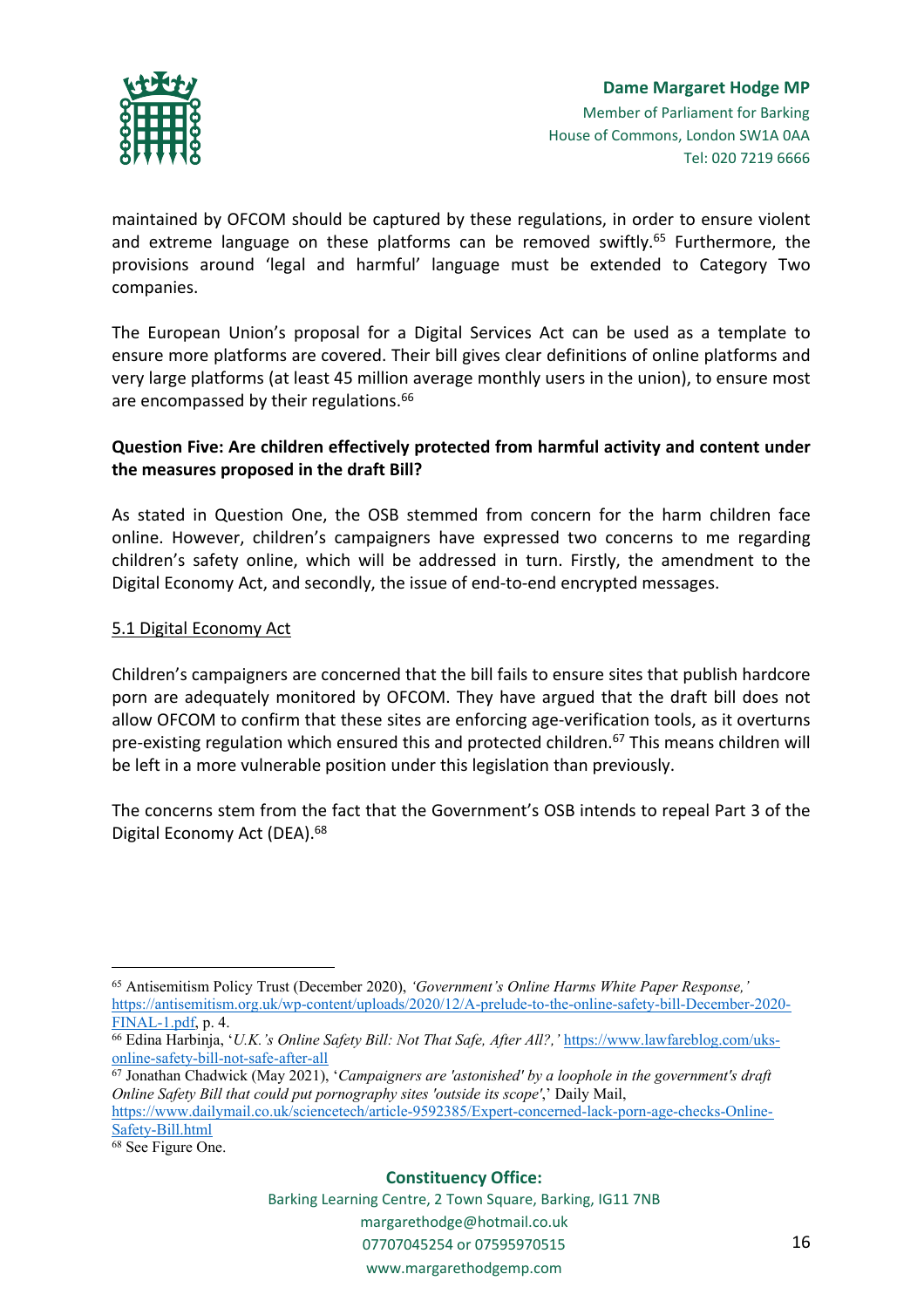

*Figure 1: Draft Online Safety Bill, Section 131*

Part 3 of the DEA includes robust age verification on all commercial pornographic websites by the BBFC.<sup>69</sup>

In comparison, the new Bill concentrates only on 'user-generated' pornographic content, primarily found on social media and on some websites. Meanwhile, popular porn websites, such as Pornhub, which have sponsored videos, will no longer be required to age verify content.<sup>70</sup> This means that any porn sites which have user-generated content may remove this to dodge regulation, with no impact on their revenues or business model.<sup>71</sup>

Secondly, the draft bill states that OFCOM will not be given the power to remove illegal, pornographic material (namely, child pornography) until 2023. This leaves children vulnerable. These powers must come into force as soon as the legislation is passed, in order to ensure illegal pornographic content is removed and reported straight away, and children are kept safe online.

### 5.1.1 Recommendation

OFCOM must be given significant powers and the resources to monitor all online pornography, not just user-generated content, and have the ability to remove illegal content where applicable.

- <sup>70</sup> CARE (May 2021), '*New Online Safety Bill – but what does it mean?,'*
- <https://care.org.uk/news/2021/05/new-online-safety-bill-but-what-does-it-mean>
- <sup>71</sup> Digital Economy Act (2017), Part 3, <https://www.legislation.gov.uk/ukpga/2017/30/contents/enacted>

<sup>69</sup> Digital Economy Act (2017), Part 3, <https://www.legislation.gov.uk/ukpga/2017/30/contents/enacted>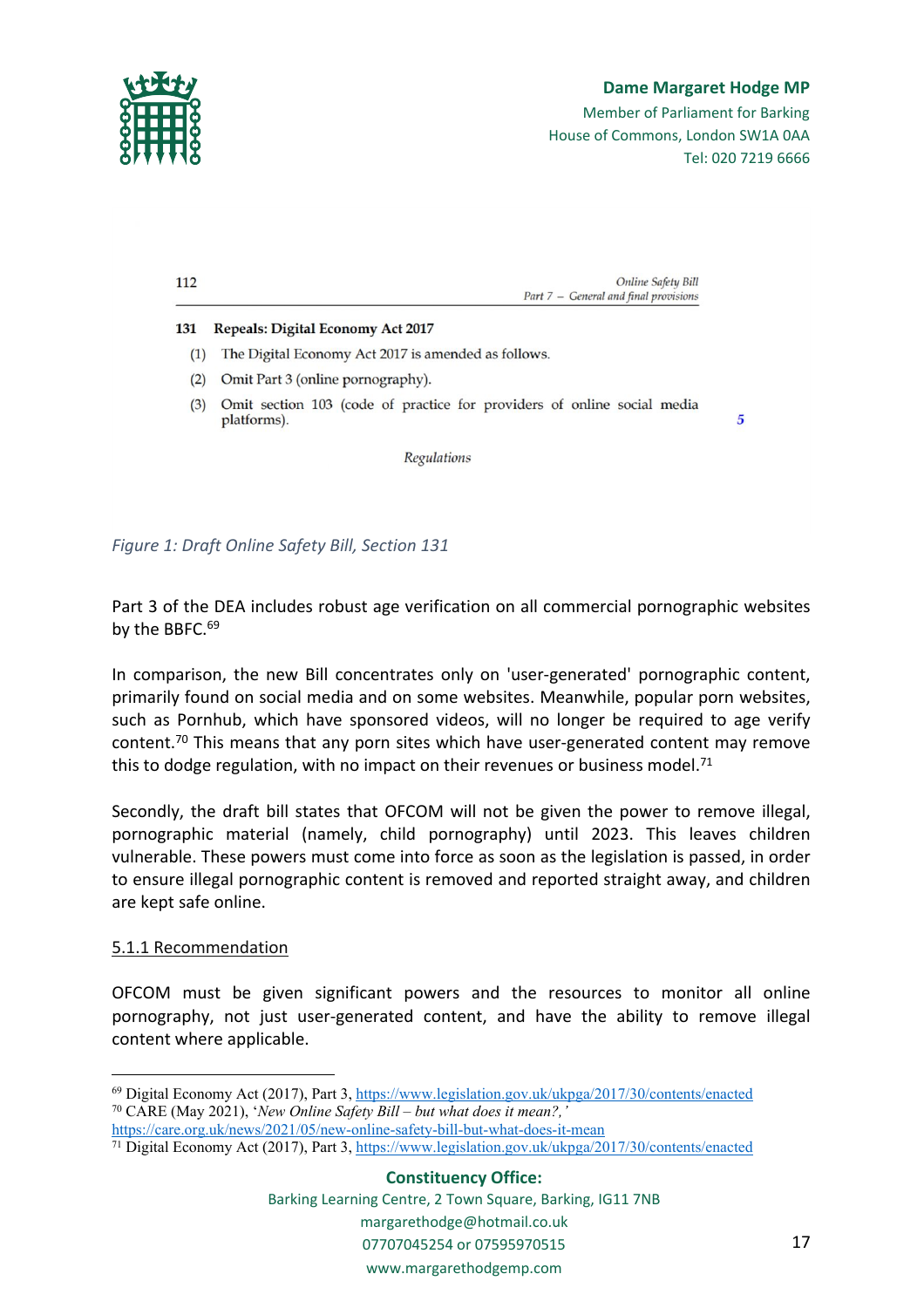

# **Dame Margaret Hodge MP** Member of Parliament for Barking House of Commons, London SW1A 0AA Tel: 020 7219 6666

### 5.2 End-to-end encrypted messages

Secondly, the Draft Bill does not mention the issue of end-to-end encrypted messages. Despite the OSB aiming to keep children safe online by finding and removing harmful content, harmful content sent on messaging platforms is currently not decryptable. This leaves children exposed to harmful messaging which cannot be traced. And yet the OSB is silent on this issue and does not grant OFCOM the power to decode these messages. Interventions from the NSPCC have warned that the ambiguity surrounding this issue will make preventing child sexual abuse more difficult.<sup>72</sup> Those who are involved in child sexual abuse are more commonly using messaging platforms such as Instagram, Facebook Messenger, Snapchat and WhatsApp, all of which use end-to-end encrypted codes. This means messages cannot be decrypted by social media companies or any regulators, and only the person receiving/ sending a message can access this content. The police have also expressed concern that this is problematic for tracking down and decoding terrorist content, or those spreading terrorist material.<sup>73</sup>

Without the mechanisms or legislation to allow these messages to be decrypted by OFCOM, the Government are allowing vulnerable children to have unfettered access to encrypted messaging, thus putting them at increased risk of sexual abuse.

### 5.2.1 Recommendation

There are numerous ways this could be resolved, including restricting the time children are allowed to spend on these apps, implementing key word lockouts using artificial intelligence, and biometric facial recognition. Apple have recently developed software that could flag illegal images, which are recorded on a central database, present on someone's smartphone before they enter end-to-end encrypted messages. This would allow the image and the sender to consequently be traced. What is clear, however, is OFCOM must be granted the power to be able to decrypt these messages, either through artificial intelligence or manually, in order to track down and prevent gangs from sexually abusing children.

<sup>73</sup> Mark Hookham, '*Counter-terrorism chief warns that Facebook's plan to encrypt billions of messages will stop the police foiling extremist plots and 'put lives at risk*,' Daily Mail, 31 January 2021, [https://www.dailymail.co.uk/news/article-9206087/Counter-terror-chief-warns-Facebooks-plan-encrypt](https://www.dailymail.co.uk/news/article-9206087/Counter-terror-chief-warns-Facebooks-plan-encrypt-messages-stop-police-foiling-plots.html)[messages-stop-police-foiling-plots.html](https://www.dailymail.co.uk/news/article-9206087/Counter-terror-chief-warns-Facebooks-plan-encrypt-messages-stop-police-foiling-plots.html)

### **Constituency Office:**

<sup>72</sup> NSPCC, '*End-To-End Encryption: Understanding the impacts for child safety online*,' April 2021, <https://www.nspcc.org.uk/globalassets/documents/news/e2ee-pac-report-end-to-end-encryption.pdf>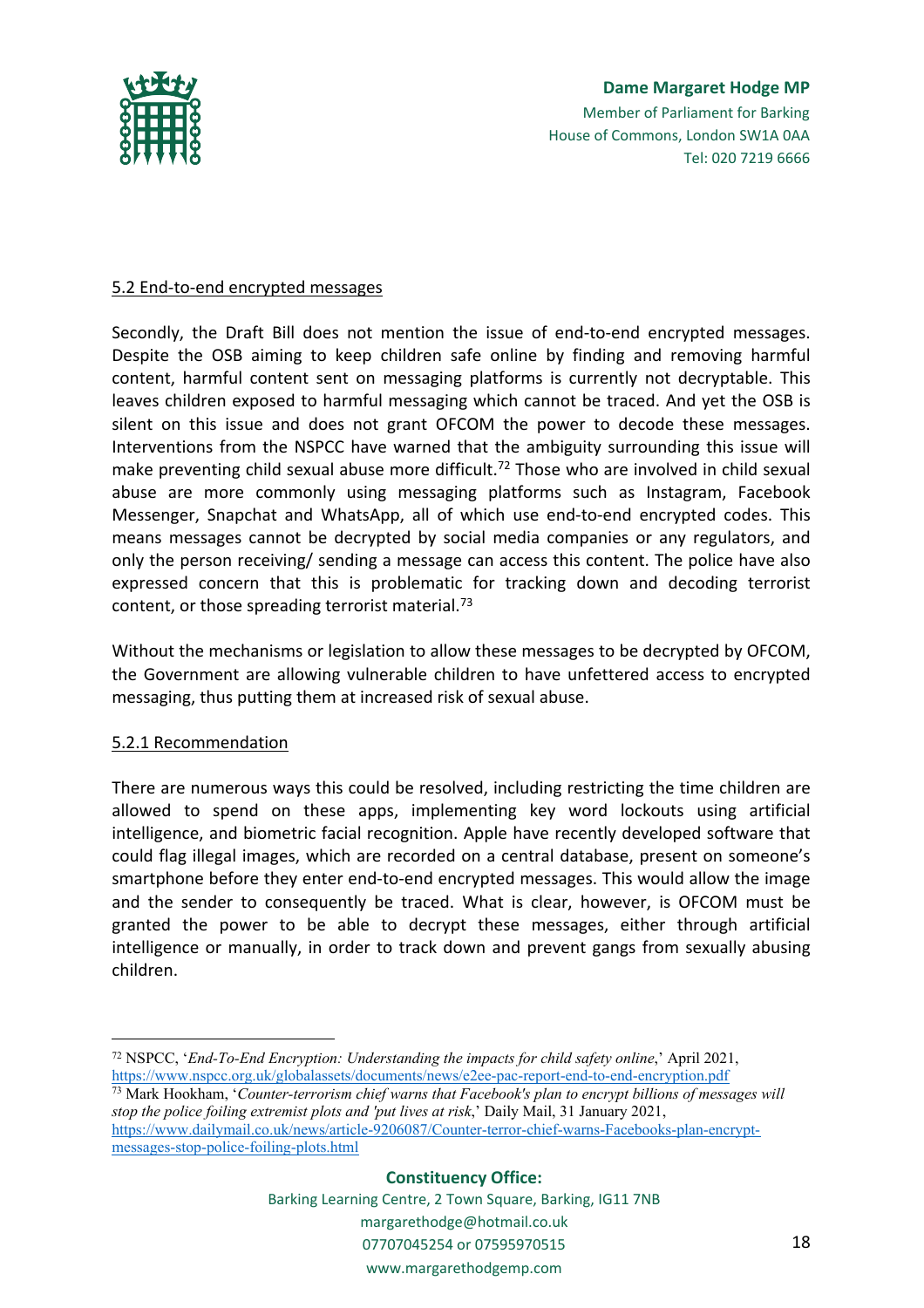

# **Question Six: Are there any types of content omitted from the scope of the Bill that you consider significant e.g. commercial pornography or the promotion of financial scams? How should they be covered if so?**

There are three key elements omitted from the draft OSB which should be included in order for the legislation to effectively deliver the policy aim of "making the UK the safest place to be online."<sup>74</sup> These are: anonymous abuse, liability for chief executives, and extending the regulations of fraud to paid advertisements. Each will be addressed in turn.

## 6.1 Anonymous abuse

There is no mention of anonymous abuse in the bill. However, anonymous abuse is severely contributing to online hate. In the first decade of social media, we hesitated to hold social media companies fully responsible for the rising levels of abuse, incivility, and misinformation on the platforms they built and profited from.<sup>75</sup> Individual victims were encouraged to be resilient, and to report and block their abusers. Everyone else was encouraged to "not feed the trolls". However, now there's overwhelming evidence that social media users who feel unidentifiable are more likely to engage in rude and abusive behaviour & spread misinformation.<sup>76</sup> Anonymous abuse is not just hateful in itself but is used to spread lies about individuals and aims to undermine their credibility and so shut down their voices.<sup>77</sup> Therefore, far from nurturing democratic debate, voices and opinions are silenced and undermined.

Furthermore, anonymous abuse has been ever more noticeable over the course of the pandemic, particularly against women and girls.<sup>78</sup> It is understandable why people turned to social media to stay in touch, prevent loneliness and keep entertained whilst we have had spells in lockdown. Amongst these positive aspects of social media, the Internet is being used by hateful individuals to send abuse – most often anonymously – to others, often to Members of Parliament.<sup>79</sup>

#### **Constituency Office:**

<sup>74</sup> Department for Digital, Culture, Media and Sport (2021), '*Draft Online Safety Bill*,' [https://assets.publishing.service.gov.uk/government/uploads/system/uploads/attachment\\_data/file/985033/Draft](https://assets.publishing.service.gov.uk/government/uploads/system/uploads/attachment_data/file/985033/Draft_Online_Safety_Bill_Bookmarked.pdf) [\\_Online\\_Safety\\_Bill\\_Bookmarked.pdf](https://assets.publishing.service.gov.uk/government/uploads/system/uploads/attachment_data/file/985033/Draft_Online_Safety_Bill_Bookmarked.pdf).

<sup>75</sup> David Babbs (January 2020), '*New year, new internet? Why it's time to rethink anonymity on social media*,' Open Democracy, [https://www.opendemocracy.net/en/opendemocracyuk/new-year-new-internet-why-its-time](https://www.opendemocracy.net/en/opendemocracyuk/new-year-new-internet-why-its-time-rethink-anonymity-social-media/)[rethink-anonymity-social-media/](https://www.opendemocracy.net/en/opendemocracyuk/new-year-new-internet-why-its-time-rethink-anonymity-social-media/)

<sup>76</sup> Ibid.

<sup>77</sup> Dame Margaret Hodge (March 2021), '*Hansard: Online Anonymity and Anonymous Abuse*,' [https://hansard.parliament.uk/commons/2021-03-24/debates/378D3CBD-E4C6-4138-ABA6-](https://hansard.parliament.uk/commons/2021-03-24/debates/378D3CBD-E4C6-4138-ABA6-2783D130B23C/OnlineAnonymityAndAnonymousAbuse) [2783D130B23C/OnlineAnonymityAndAnonymousAbuse](https://hansard.parliament.uk/commons/2021-03-24/debates/378D3CBD-E4C6-4138-ABA6-2783D130B23C/OnlineAnonymityAndAnonymousAbuse)

<sup>78</sup> End Violence Against Women and Girls (September 2020), 'Online abuse during Covid: Almost half of women have experienced abuse online during pandemic,'

[https://www.endviolenceagainstwomen.org.uk/online-abuse-during-covid-almost-half-of-women-have](https://www.endviolenceagainstwomen.org.uk/online-abuse-during-covid-almost-half-of-women-have-experienced-online-abuse-during-pandemic/)[experienced-online-abuse-during-pandemic/](https://www.endviolenceagainstwomen.org.uk/online-abuse-during-covid-almost-half-of-women-have-experienced-online-abuse-during-pandemic/)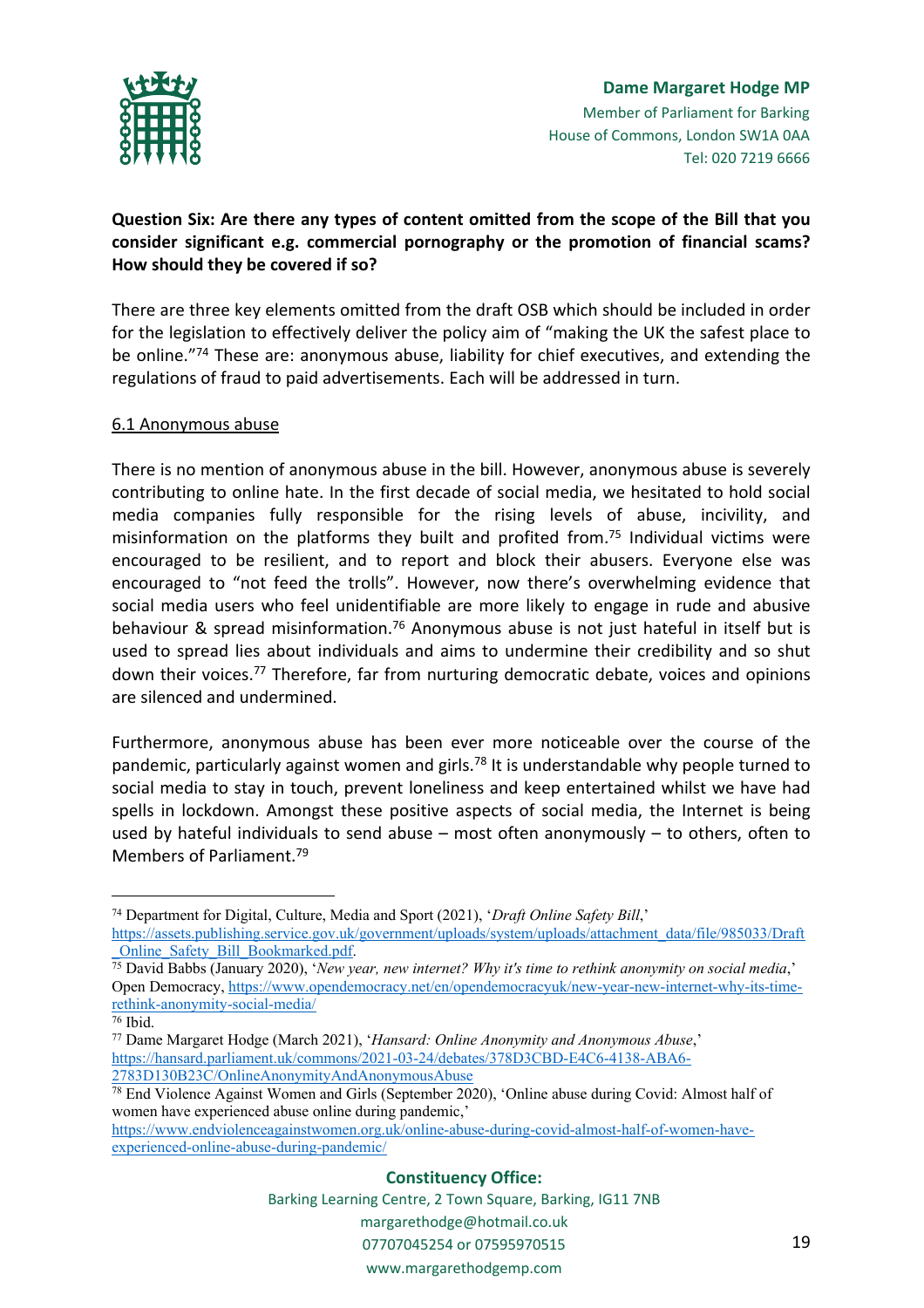

For example, Following the Euro 2020 final on Sunday 11 July, the three black England footballers who missed penalty kicks faced a flood of online racial abuse. The abuse mostly came from anonymous social media accounts, which prompted an inflammatory debate on ending anonymity online.<sup>80</sup> As it turns out, this is not a controversial issue. According to a YouGov survey, 78% of British people are in favour of requesting the users to disclose their real identity when signing up on social media. $81$ 

However, I am of the view that anonymity must remain in place. Domestic violence victims need to remain anonymous, and we know that many young people have found a safe community online through maintaining their anonymity, such as LGBTIQ+ children and young people, and whistle-blowers also need to remain behind an unidentified identity.

It is not anonymity that needs to be stamped out, but anonymous abuse. Different types of online activity require different levels of accountability and/or different attributes to be verified.<sup>82</sup> If people are aware when they create a social media account that they are traceable, which doesn't necessarily mean identifiable, their behaviours and actions would change. This we have seen with the introduction of licence plates on cars. People are anonymous, however the knowledge that they could be traced if they broke the highway code, through speeding or dangerous driving, alters their behaviour to keep road users safe. This analogy can be applied to the internet.

Furthermore, if the bill is wanting to differentiate between the standards imposed on child users in comparison to adult users, it is difficult to comprehend how not having a 'know your user' approach would allow this to go ahead. Either the stringent duties which are being imposed on services with child users must be universally applicable, or a system that allows a third-party to trace users (not removing anonymity but ensuring users who abuse the platform can be held accountable) must be developed.

Therefore, there should be a system where anonymity is allowed but social media companies would have the ability to trace their users, in order to hand over information in criminal or defamation cases (similar to PayPal).<sup>83</sup> It is traceability, not identification, that is needed. Regulation therefore shouldn't impose a "one size fits all" approach on all businesses. Instead, it should set minimum standards to ensure that platforms can't just wash their hands of the challenges of ensuring accountability or the risks associated with

<sup>82</sup> Digital Policy Alliance (June 2021), '*Age/Identity Verification – Challenges, Solutions and Benefits*.'

<sup>79</sup> Ibid.

<sup>80</sup> Luca Bertuzzi (July 2021), '*Online racial abuses in the UK prompt calls to end anonymity online*,' [https://www.euractiv.com/section/digital/news/online-racial-abuses-in-the-uk-prompt-calls-to-end-anonymity](https://www.euractiv.com/section/digital/news/online-racial-abuses-in-the-uk-prompt-calls-to-end-anonymity-online/)[online/](https://www.euractiv.com/section/digital/news/online-racial-abuses-in-the-uk-prompt-calls-to-end-anonymity-online/)

<sup>81</sup> Ibid.

<sup>83</sup> PayPal, '*How do I confirm my identity? (CIP),*' <https://www.paypal.com/us/smarthelp/article/FAQ734>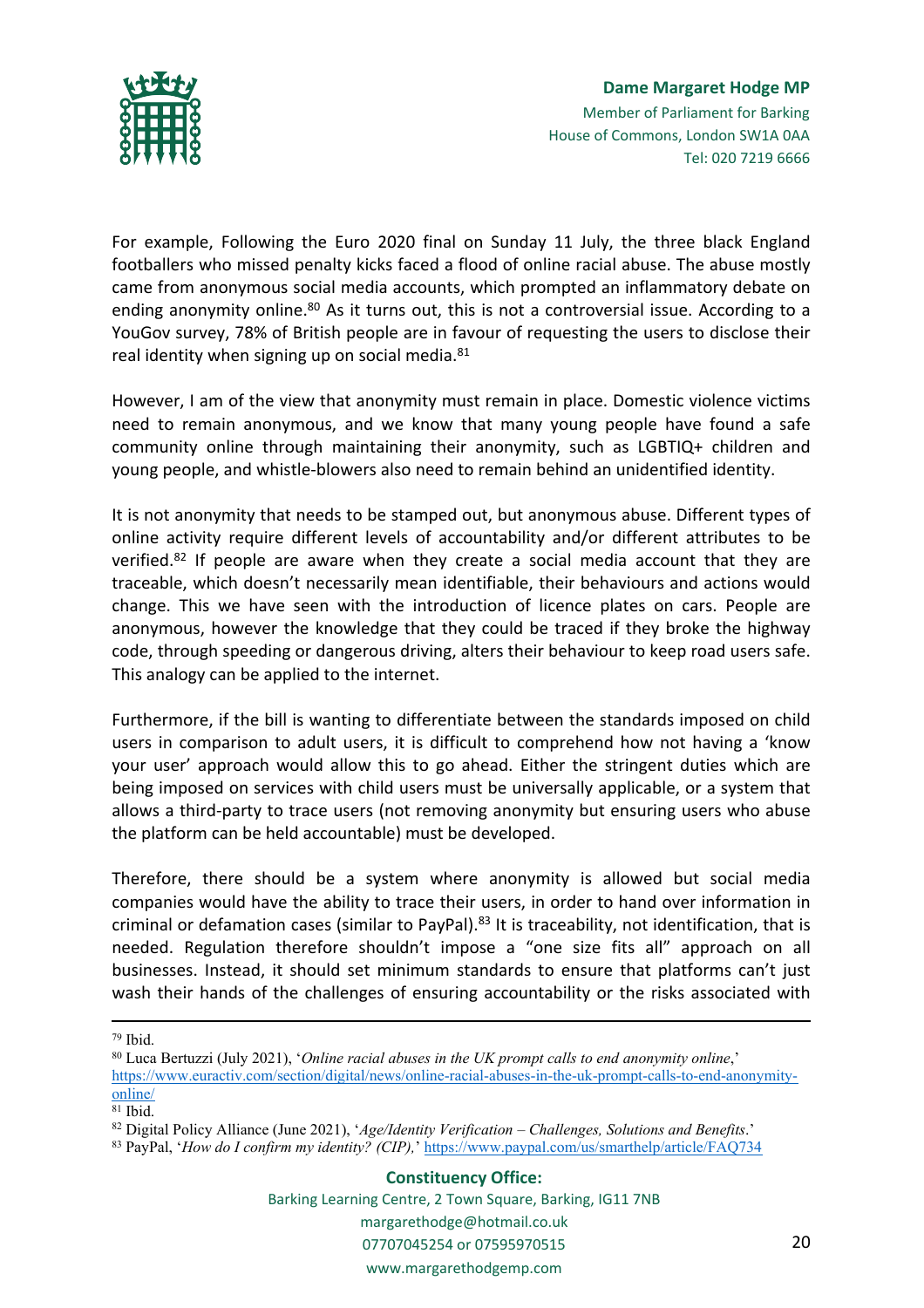

anonymous abuse. If a platform fails to take an effective "know your user" approach or ensure that its users can be held accountable for their behaviour or their content, then the platform should be held accountable instead.<sup>84</sup>

Furthermore, smaller start-ups should be encouraged and supported in implementing this standard of accountability, in contrast to the rhetoric from the Government that these regulations would 'deter business.' Successful UK businesses are already rising to the challenge of building a trusting, accountable social media environment. For example, the video sharing platform VuePay allows unverified users to access all-age content but operates a sliding scale of verification requirements for users wishing to share content, access age-restricted content, or interact with other users.<sup>85</sup> While the Online Harms Bill does not necessarily need to address age verification, it goes to show that the technology is there to ensure users are accountable.

Conversations with the Digital Policy Alliance have shown that much of the thinking regarding age verification, set down in BSI PAS1296,<sup>86</sup> is relevant to developing approaches to verification of other attributes which would allow users to remain anonymous while they are not spreading abuse. This model, briefly, can allow a site to confirm a person's identity through a third-party provider which already has this person's details (for example, a bank). This third party can then send an encrypted code to the platform to verify their user's details, but without giving away private information. This code can be decrypted and retrieved if a user abuses a platform. This standard is now supported by the DCMS and in the process of becoming an international ISO standard.<sup>87</sup>

Therefore, it is possible to implement a standardised system whereby social media companies 'know their user' and can trace someone who violates their terms and conditions. The principles which should be applied when implementing this are:

- Data minimisation the amount of data collected/shared and the length of time it is retained, for verification purposes should be the absolute minimum.
- Third-party options don't force people to verify through one mechanism, or via the platform itself. A platform that already holds your information (such as a bank) can verify to the social media platform your identity through an encrypted code, so your details cannot be abused.<sup>88</sup>

6.1.1 Recommendation

#### **Constituency Office:**

<sup>84</sup> Digital Policy Alliance (June 2021), '*Age/Identity Verification – Challenges, Solutions and Benefits*.' <sup>85</sup> See [www.VuePay.com](http://www.vuepay.com/) and [www.GoBubbleWrap.com](http://www.gobubblewrap.com/).

<sup>86</sup> The technology used in BSI PAS1296 can be accessed at:

<https://shop.bsigroup.com/ProductDetail?pid=000000000030328409>

<sup>87</sup> Digital Policy Alliance (June 2021), '*Age/Identity Verification – Challenges, Solutions and Benefits*.' <sup>88</sup> Ibid.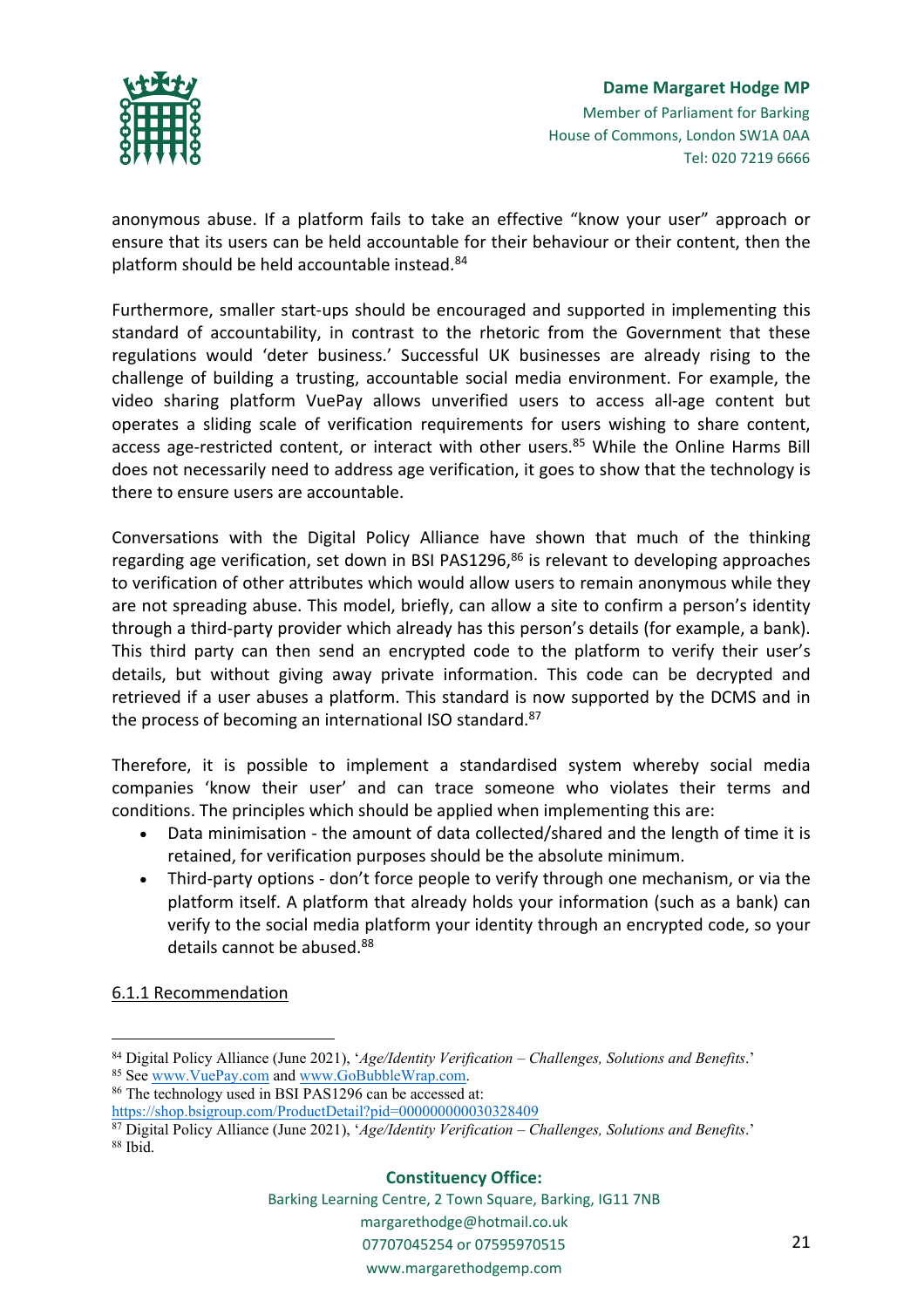

In summary, we need to make sure people are held accountable for what they do online, and we need to make sure that the absolutely shocking stories we have heard about anonymous abuse cannot be repeated. This is also a cross party issue – Conservative MPs such as Siobhan Baillie MP have been calling for this.<sup>89</sup> The amount of misogynistic abuse levelled at female MPs means, no matter their party, there is consensus on this issue. We can work together on this. Using the model outlined by the Digital Policy Alliance, users of social media companies would be able to remain anonymous, until they violated the platform's terms and conditions, allowing anonymous abuse to be prevented.

Furthermore, regarding the legitimate concerns organisations such as Stonewall have with anonymity online, any development in this area must be done in conjunction and consultation with minority groups who are unfairly affected by this issue. For example, an 'equality duty' on verification processes may help to ensure those with legitimate reasons for remaining anonymous can stay so.

# 6.2 Criminal liability for CEOs

The second omission from the OSB is holding Chief Executives of social media companies personally liable. Instead, a new criminal offence for senior managers has been included as a deferred power.<sup>90</sup> This could be introduced at a later date if tech firms do not step up their efforts to improve safety. In its place, currently, the main source of deterrence is set out as fines of up to 10% of a platform's revenue. This will be enforced by OFCOM if a company does not uphold its Terms and Conditions.<sup>91</sup>

However, I believe immediate and further sanctions on the individuals and directors of the platforms would be more effective in providing a deterrent incentive to ensuring the companies behave appropriately. A fine on a company will be seen as a cost on business. A fine on the director is a much more powerful way of ensuring responsible behaviour by companies.

Therefore, the bill must include personal liability for the directors of the social media companies. $92$  The delay to the introduction of the power to hold directors liable until at

<sup>90</sup> Department for Digital, Culture, Media and Sport (2021), '*Draft Online Safety Bill*,' [https://assets.publishing.service.gov.uk/government/uploads/system/uploads/attachment\\_data/file/985033/Draft](https://assets.publishing.service.gov.uk/government/uploads/system/uploads/attachment_data/file/985033/Draft_Online_Safety_Bill_Bookmarked.pdf) [\\_Online\\_Safety\\_Bill\\_Bookmarked.pdf](https://assets.publishing.service.gov.uk/government/uploads/system/uploads/attachment_data/file/985033/Draft_Online_Safety_Bill_Bookmarked.pdf).

<sup>89</sup> Siobhan Baillie MP (March 2021), 'Hansard: Online Anonymity and Anonymous Abuse,' [https://hansard.parliament.uk/commons/2021-03-24/debates/378D3CBD-E4C6-4138-ABA6-](https://hansard.parliament.uk/commons/2021-03-24/debates/378D3CBD-E4C6-4138-ABA6-2783D130B23C/OnlineAnonymityAndAnonymousAbuse) [2783D130B23C/OnlineAnonymityAndAnonymousAbuse](https://hansard.parliament.uk/commons/2021-03-24/debates/378D3CBD-E4C6-4138-ABA6-2783D130B23C/OnlineAnonymityAndAnonymousAbuse)

 $\overline{91}$  Ibid.

<sup>92</sup> Jessica Elgot (December 2020), *'Margaret Hodge calls for ban on social media anonymity,'* The Guardian, <https://www.theguardian.com/society/2020/dec/06/margaret-hodge-calls-for-ban-on-social-media-anonymity>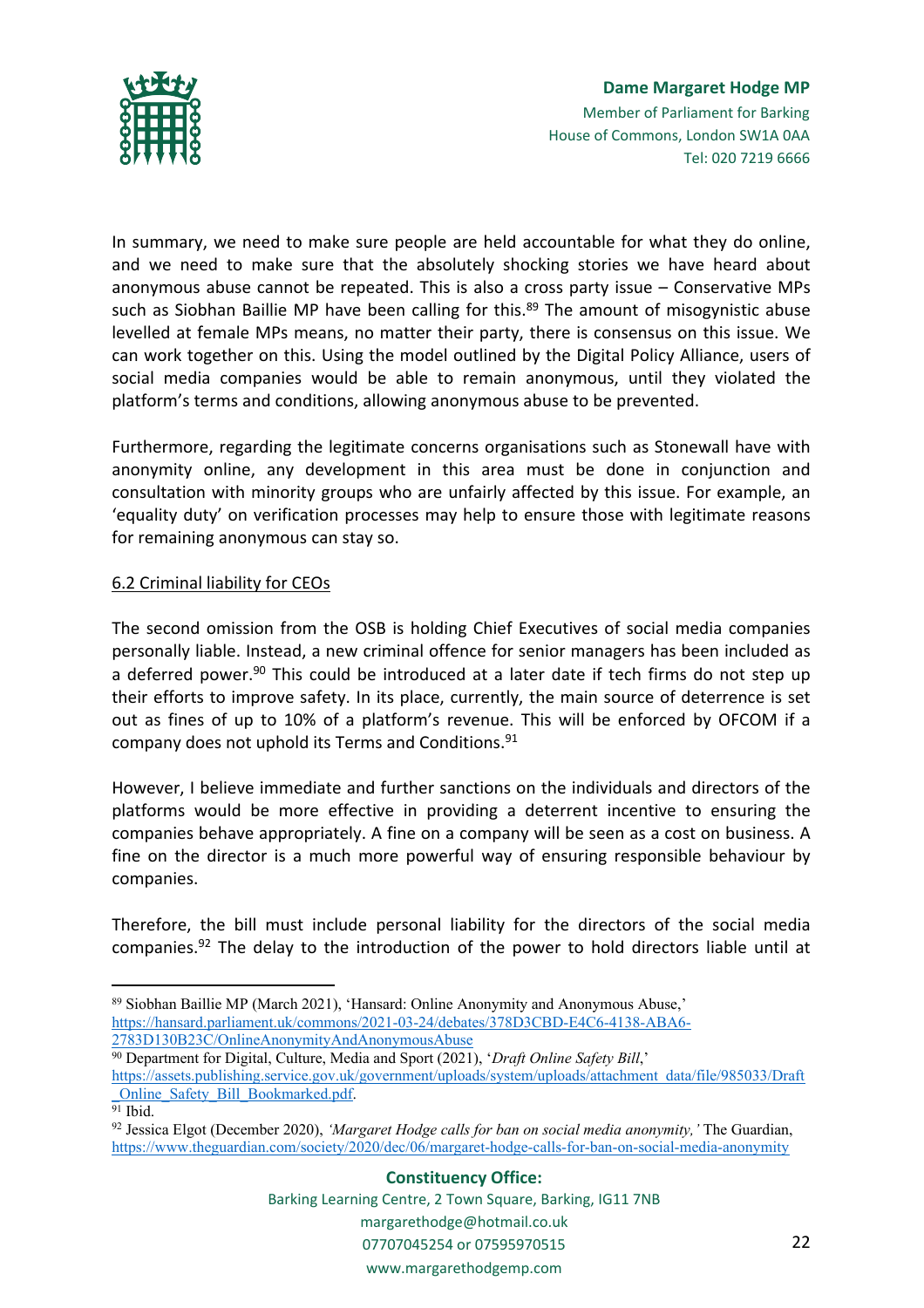

least two years after the regulation comes into force, following a review of the regulatory framework, does not represent the swift, sharp, regulatory action needed.<sup>93</sup>

As I explored in Chapter Two, social media's algorithms are directing people towards extreme opinions and conspiracy theories because it's a better way of holding an audience. The directors must bear some liability for the consequences of that activity. A Wall Street Journal report revealed in 2018 that Facebook executives were aware its recommendation engine stoked divisiveness and polarisation with negative consequences to society.<sup>94</sup> The report said Facebook's leadership ignored the findings and tried to absolve the company of responsibility for this polarisation, because the changes might disproportionately affect conservative users and hurt engagement.<sup>95</sup>

## 6.2.1 Recommendation

With other industries, we've created rules and regulations to protect public health. We should create a liability for the social-media companies so that they act against networks and known organisations that are putting out information that could lead to real-world harm (as discussed in Question Four).

### 6.3 Fraud via advertising

The final omission within the draft bill is its failure to extend its scope to fraud via advertising, emails or cloned websites (financial harms). In essence, paid-for fraud through adverts will not be in scope because the Bill focuses on harm committed through usergenerated content. Although the Government has pledged to publish a Fraud Action Plan after the 2021 Spending Review and the Department for Digital, Culture, Media and Sport (DCMS) has said it will consult on online advertising, including the role it can play in enabling online fraud, later this year, the OSB is the perfect opportunity to tackle this pressing issue now.<sup>96</sup>

This is a pressing issue devastating so many lives currently. According to Action Fraud figures, in the UK alone, £1.7 billion was lost to scams in the past year, while estimates for the year to June 2020 reveal that 85% of all fraud was cyber-enabled.<sup>97</sup> Reports skyrocketed

<sup>93</sup> 5Rights Foundation (2021) '*Ambitions for the Online Safety Bill.'*

<sup>94</sup> Jeff Horwitz and Deepa Seetharaman, '*Facebook Executives Shut Down Efforts to Make the Site Less Divisive*,' The Wall Street Journal,

[https://www.wsj.com/articles/facebook-knows-it-encourages-division-top-executives-nixed-solutions-](https://www.wsj.com/articles/facebook-knows-it-encourages-division-top-executives-nixed-solutions-11590507499?mod=hp_lead_pos5)[11590507499?mod=hp\\_lead\\_pos5](https://www.wsj.com/articles/facebook-knows-it-encourages-division-top-executives-nixed-solutions-11590507499?mod=hp_lead_pos5)

<sup>95</sup> Ibid.

<sup>96</sup> Department for Digital, Culture, Media and Sport (December 2020*), 'Online Harms White Paper: Full government response to the consultation,'* [https://www.gov.uk/government/consultations/online-harms-white](https://www.gov.uk/government/consultations/online-harms-white-paper/outcome/online-harms-white-paper-full-government-response)[paper/outcome/online-harms-white-paper-full-government-response.](https://www.gov.uk/government/consultations/online-harms-white-paper/outcome/online-harms-white-paper-full-government-response)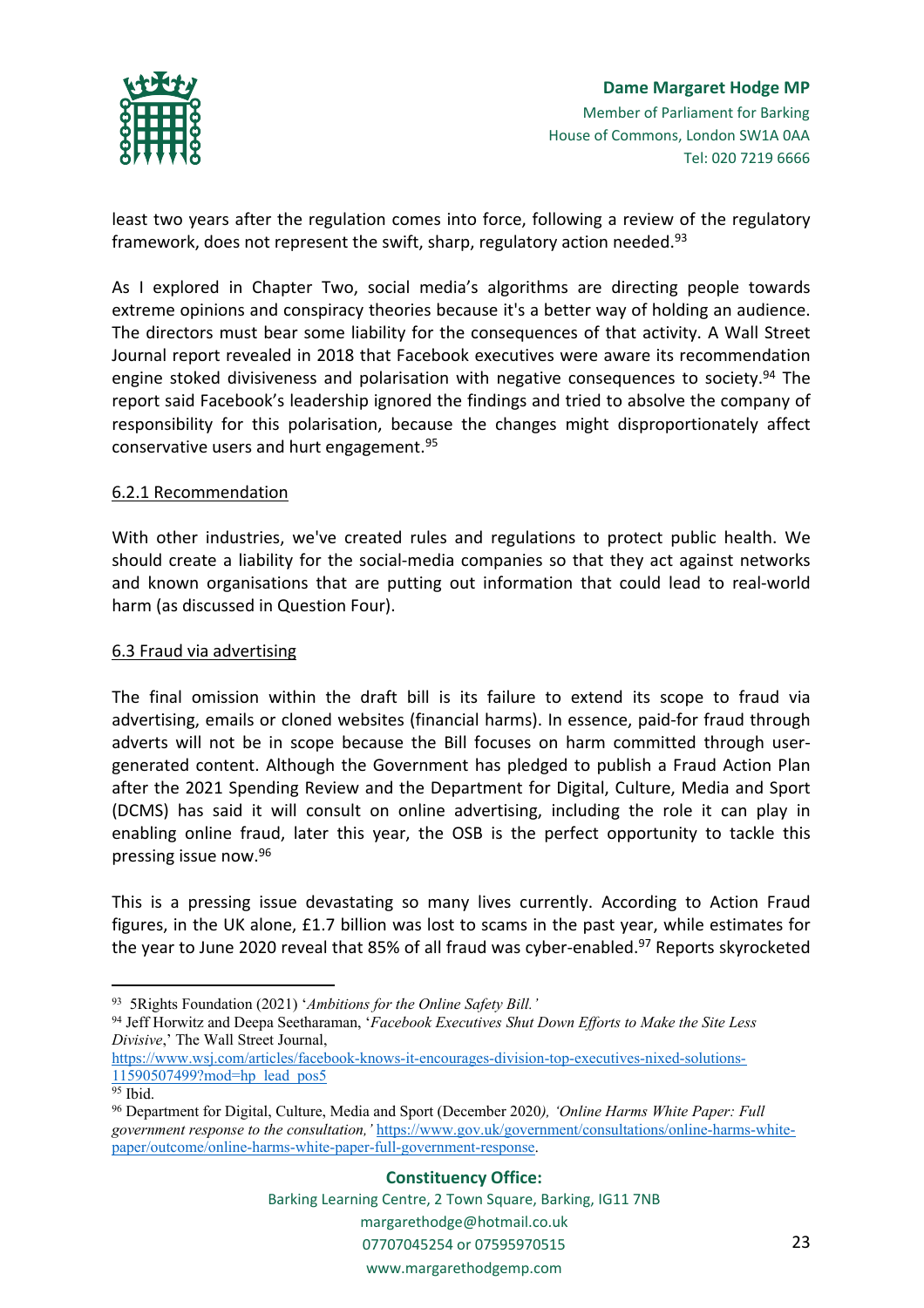

with the pandemic, and nearly one in four reports of scams reported mentioned a social media hook – 94% being on Instagram or Facebook. The Money and Mental Health Policy Institute found, nationally, 31% of people with recent experience of a mental health problem have felt stressed and 22% have felt depressed as a result of online scams.<sup>98</sup>

Consumer regulators such as the Financial Conduct Authority (FCA) and charities including the Money and Mental Health Policy Institute are urging the Government to reconsider and include these fraudulent scams in the bill.<sup>99</sup> Not doing so leaves a large proportion of the public at high risk of being scammed online, because criminals are experts in adapting their tactics to exploit any loopholes.

Currently, social media companies are benefitting financially from the laws around scam ads. They are paid by these fraudulent companies for running their adverts, but they are also paid by the FCA to have legitimate websites placed above scam ads in search engines. Therefore, it is a 'win win' for them, and morally unacceptable.<sup>100</sup> The FCA invested £600,000 into preventing scam adverts just on Google in 2020, generating a significant profit, yet this investment had little impact.<sup>101</sup> The question remains why the bill is therefore not addressing fraudulent, paid-for advertisements.

This immoral revenue will now only increase under the OSB. With the bill focusing on clamping down on user generated content, there is an incentive for fraudulent companies to instead pay to run their ads, instead of having users promote their content, so they escape the regulations. This will continue to benefit the fraudsters and chief executives.<sup>102</sup>

Furthermore, at the moment, the framework in place on social media sites removes false ads once they have been identified and someone has been a victim and lost money. This is problematic: in 2020 £570 million was lost to scam ads, and only £200 million of that was returned to customers due to the lack of infrastructure to find non-existent companies.<sup>103</sup>

*Martin Lewis and campaigners warn.'*

#### **Constituency Office:**

<sup>97</sup> Action Fraud (May 2021), '*New figures reveal victims lost over £63m to investment fraud scams on social media*,' [https://www.actionfraud.police.uk/news/new-figures-reveal-victims-lost-over-63m-to-investment](https://www.actionfraud.police.uk/news/new-figures-reveal-victims-lost-over-63m-to-investment-fraud-scams-on-social-media)[fraud-scams-on-social-media](https://www.actionfraud.police.uk/news/new-figures-reveal-victims-lost-over-63m-to-investment-fraud-scams-on-social-media)

<sup>98</sup> Money and Mental Health Policy Institute (2021), '*Put scams in the Online Safety Bill, or leave millions of vulnerable people at risk of financial harm", warns Martin Lewis charity*,'

<https://www.moneyandmentalhealth.org/press-release/press-release-safety-net-online-safety-bill/> <sup>99</sup> Ibid.

<sup>100</sup> Money Saving Expert (July 2021), '*Online Safety Bill 'doomed to fail' unless it includes scam adverts, Martin Lewis and campaigners warn,*' [https://www.moneysavingexpert.com/news/2021/07/government-s](https://www.moneysavingexpert.com/news/2021/07/government-s-online-safety-bill-doomed-to-fail/)[online-safety-bill-doomed-to-fail/](https://www.moneysavingexpert.com/news/2021/07/government-s-online-safety-bill-doomed-to-fail/)

<sup>&</sup>lt;sup>101</sup> Financial Conduct Authority (May 2021), 'The rise in scams and the threat to a legitimate financial services industry,' <https://www.fca.org.uk/news/speeches/rise-scams-and-threat-legitimate-financial-services-industry> <sup>102</sup> Money Saving Expert (July 2021), '*Online Safety Bill 'doomed to fail' unless it includes scam adverts,*

<sup>103</sup> Ibid.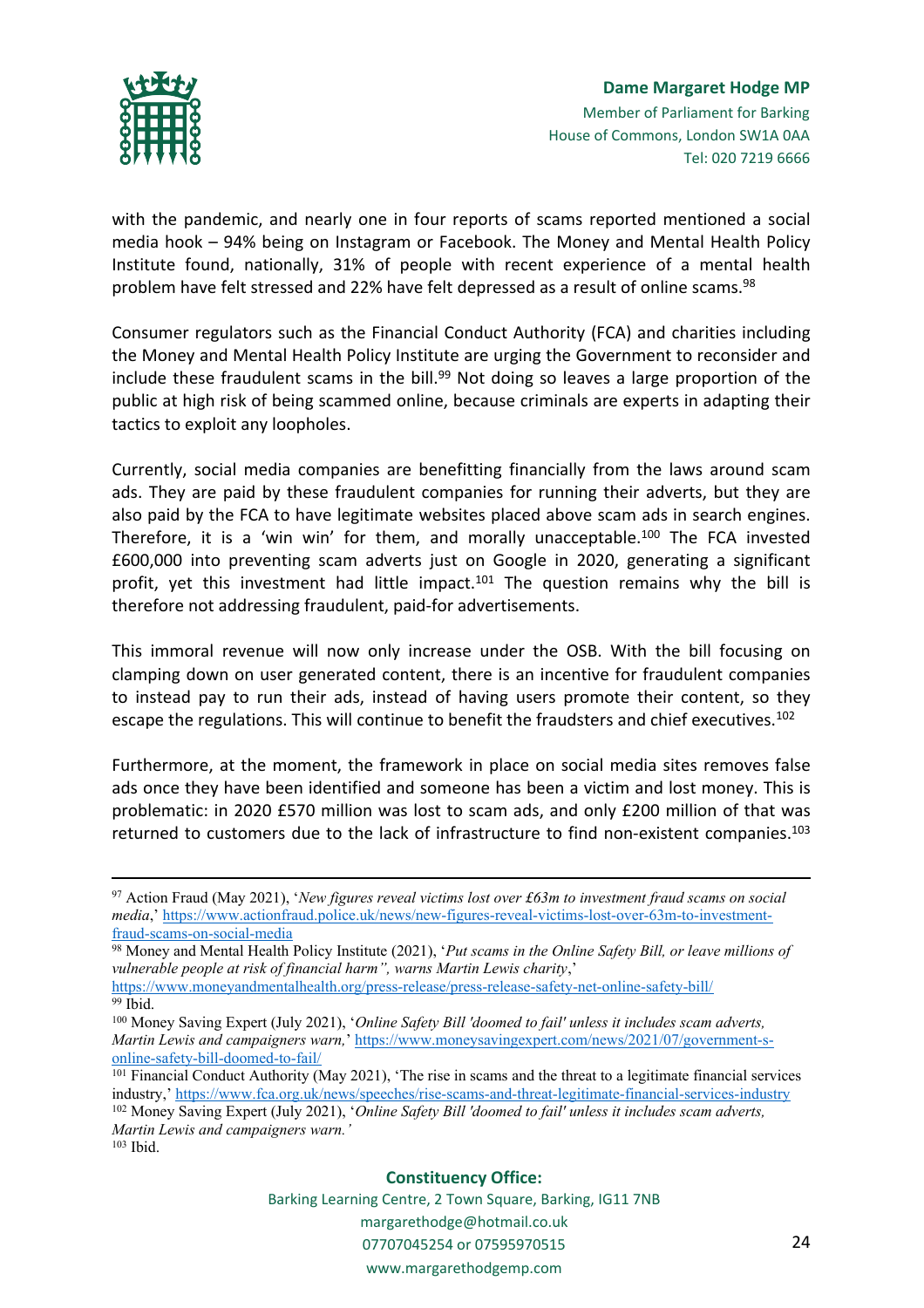

There are very limited checks on these sites beforehand to ensure the advertisement is not fraudulent. For example, in under an hour, the adverts Which? created for both fake businesses were approved by Google; they garnered nearly 100,000 impressions over the space of a month.<sup>104</sup> Google just requires advertisers to have a Gmail account to create adverts and while it did review adverts submitted, it did not verify if the business existed or was legitimate, nor ask for proof of ID.<sup>105</sup>

There should be a system in place where Corporations have to vet the advertisements they are making a profit on before they appear on their platform, to ensure they are legitimate. If not, they should face penalties.

## 6.3.1 Recommendation

- The bill should extend the provisions already within the bill regulating usergenerated content to paid-for advertisements to clamp down on fraudulent ads on social media platforms.
- The bill should mandate an 'ex-ante' system on all social media platforms, ensuring they check all advertisements before they appear on their platform, as opposed to an 'ex-poste' system, to ensure more fraudulent ads are caught before a victim is scammed.

# **Question Seven: The draft Bill specifically places a duty on providers to protect democratic content, and content of journalistic importance. What is your view of these measures and their likely effectiveness?**

This is a wider concern with the scope of the bill, carrying on from Question Four. The Bill's scope is subject to widely drawn exemptions for services deemed to pose a low risk of harm to users, or that are otherwise regulated. Crucially, content on news publishers' websites is also excluded from the scope of the legislation. Clause 18 of the bill outlines that the duty of care outlined in Chapter 2 (duty of care is defined as methods to 'minimise' the presence, length of time, availability of illegal content) does not extend to the content present on the website of a recognised news publisher.<sup>106</sup>

Content of democratic importance has already been covered in Question Two, however, the exception for content of journalistic importance is also deeply problematic. Self-regulation

<sup>106</sup> Department for Digital, Culture, Media and Sport (2021), '*Draft Online Safety Bill*,' [https://assets.publishing.service.gov.uk/government/uploads/system/uploads/attachment\\_data/file/985033/Draft](https://assets.publishing.service.gov.uk/government/uploads/system/uploads/attachment_data/file/985033/Draft_Online_Safety_Bill_Bookmarked.pdf) [\\_Online\\_Safety\\_Bill\\_Bookmarked.pdf](https://assets.publishing.service.gov.uk/government/uploads/system/uploads/attachment_data/file/985033/Draft_Online_Safety_Bill_Bookmarked.pdf)

### **Constituency Office:**

<sup>104</sup> Ibid.

<sup>105</sup> Ibid.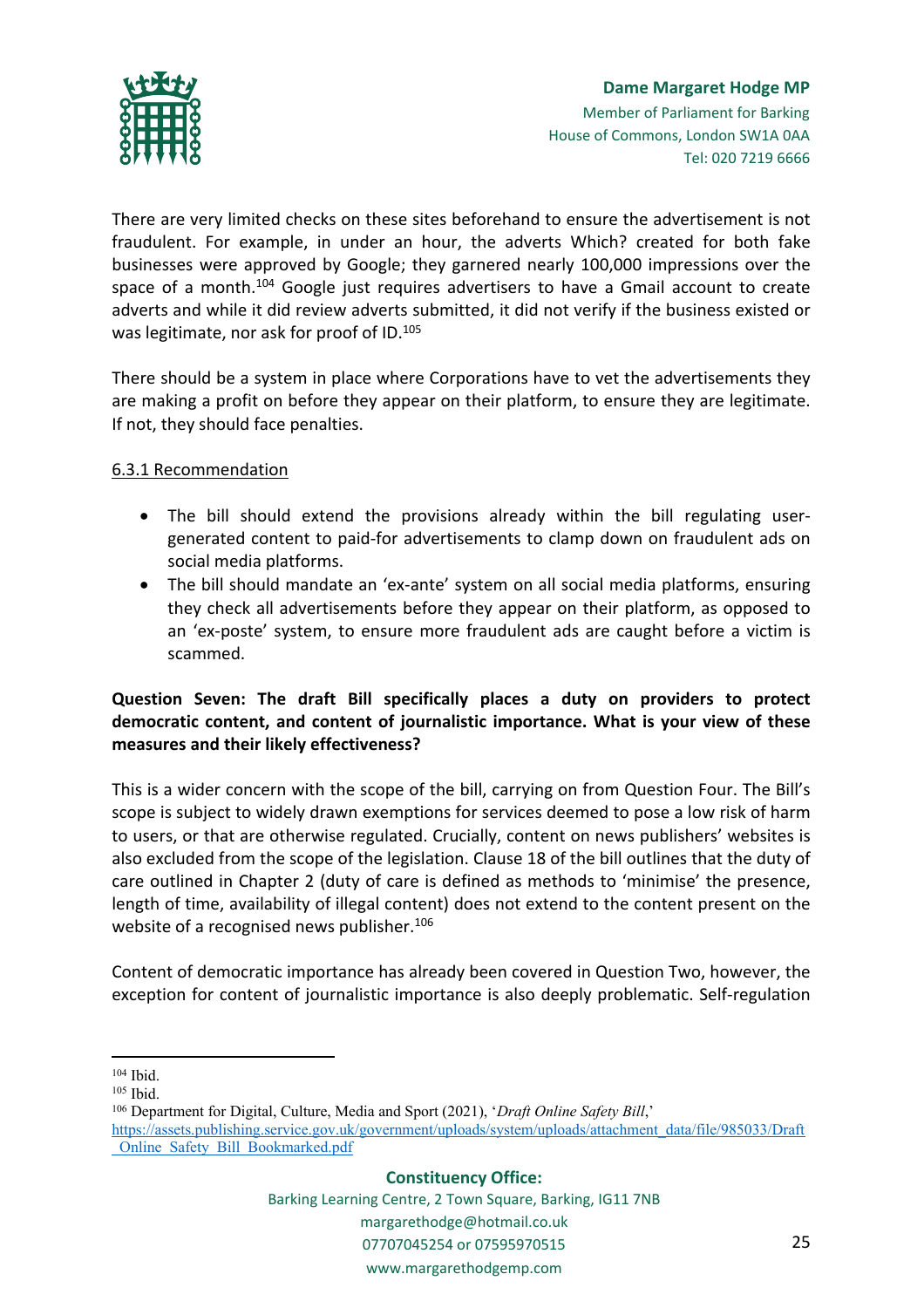

has failed which is why this Bill exists. Allowing such websites with comments boards to have no duty of care is illogical.

What classifies as journalistic importance is far too broadly defined. One perverse consequence is that one of the legal definitions of what a 'recognised news publisher' sets a low bar for what is considered journalism online, by being too broad and not demanding real accountability and proven adherence to any recognised standards code. This therefore opens the door to large amounts of content that in practice will remain completely unregulated, although they will still be greenlit as 'news content'.<sup>107</sup>

Furthermore, if the criteria for what amounts to journalism is too wide, publishers will be free to publish harmful content (broadly, where there is a material risk of adverse psychological or physical impact on children, or people with certain characteristics), $108$ without any regulatory oversight.<sup>109</sup> The proposed legislation does not address this risk. Rather, it entrenches it.

For example, some of the highest profile and dangerous far-right figures in the UK, including Stephen Yaxley-Lennon (also known as Tommy Robinson) now class themselves as journalists. Would this protection mean that his content would receive additional protections? There are also far right and conspiracy theory "news companies" such as Rebel Media and Alex Jones' InfoWars. These both replicate mainstream news publishers but are used to spread misinformation and discriminatory content. Would they receive additional protections under this clause of the bill? Under this proposed draft, it could be the case that racist and misogynist content that is legal could be re-uploaded and unregulated if the content in question was uploaded on to one of these websites or produced by a journalist.<sup>110</sup>

Comment boards on journalistic websites are also exempted from regulations in the OSB (section 14).<sup>111</sup> This allows people to still spread hateful material online in this format.

## 7.1 Recommendation

<sup>109</sup> Lexie Kirkconnell-Kawana (June 2021) '*Online Safety Bill: Five thoughts on its impact on journalism*.' <sup>110</sup> HOPE Not Hate, 'Our Response To The Draft Online Safety Bill,'

### **Constituency Office:**

<sup>107</sup> Lexie Kirkconnell-Kawana (June 2021) '*Online Safety Bill: Five thoughts on its impact on journalism*,' LSE Blogs, <https://blogs.lse.ac.uk/medialse/2021/06/03/online-safety-bill-five-thoughts-on-its-impact-on-journalism/> <sup>108</sup> See pages 39-40 on the OSB for more detail on this.

<https://www.hopenothate.org.uk/2021/06/07/hope-not-hates-response-to-the-draft-online-safety-bill/>

<sup>111</sup> Department for Digital, Culture, Media and Sport (2021), '*Draft Online Safety Bill*,' [https://assets.publishing.service.gov.uk/government/uploads/system/uploads/attachment\\_data/file/985033/Draft](https://assets.publishing.service.gov.uk/government/uploads/system/uploads/attachment_data/file/985033/Draft_Online_Safety_Bill_Bookmarked.pdf) [\\_Online\\_Safety\\_Bill\\_Bookmarked.pdf](https://assets.publishing.service.gov.uk/government/uploads/system/uploads/attachment_data/file/985033/Draft_Online_Safety_Bill_Bookmarked.pdf)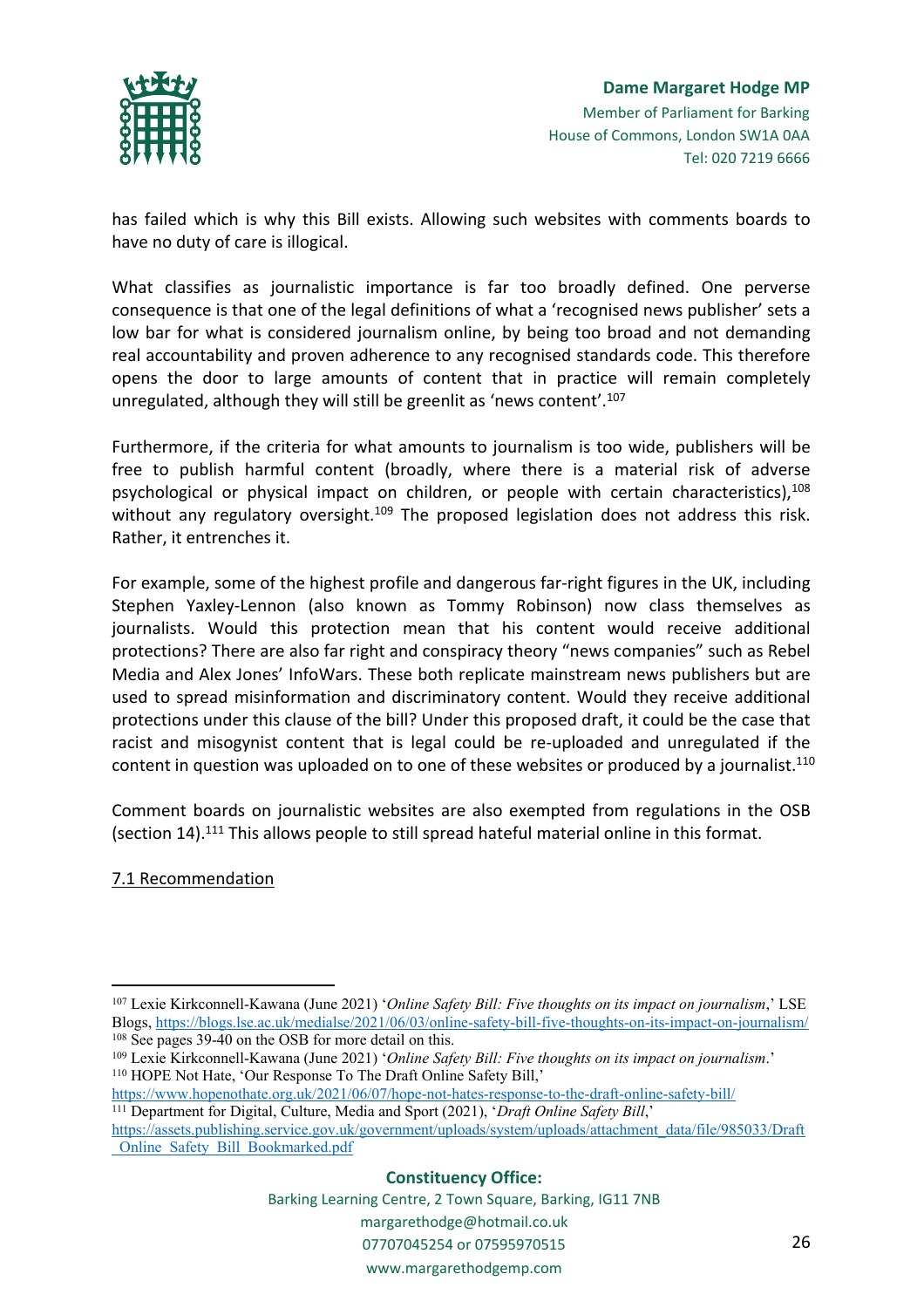

The Government must amend this clause to ensure harmful content published by journalists can be removed, and existing regulators/regulated publications have measures in place to address harm on relevant comment boards.

# **Question Eight: Are Ofcom's powers under the Bill proportionate, whilst remaining sufficient to allow it to carry out its regulatory role? Does Ofcom have sufficient resources to support these powers?**

The OSB proposes that OFCOM will be appointed as the online harm's regulator.<sup>112</sup> This means it will be responsible for helping companies to comply with the new laws by publishing codes of practice, and it will oversee the way that companies tackle illegal content on their services and protect children from harmful and inappropriate content. However, there are four concerns I have with this, which will each be addressed in turn.

## 8.1 Self-regulation

The proposals for OFCOM's monitoring still in essence require self-regulation by the platforms themselves, which is not working. As explored in Question Two, all social media companies that fall under this regulatory framework will need to be able to show that they are meeting their duty of care through their Terms and Conditions, and the regulator will use this to decide how well online harm is being addressed by assessing if these terms and conditions are kept to 'consistently' and how online hate is 'dealt with,' rather than using their independent understanding of preventing harm.<sup>113</sup> This will not ensure online hate is tackled swiftly.

## 8.2 Fines

While Ofcom will be given the power to fine companies up to £18 million, or ten per cent of qualifying revenue, if they fail in their new duty of care, it is unclear in the draft bill how this will be enforced.<sup>114</sup> The Government needs to develop this more, as this is currently their main source of deterrence if personal liability is not being introduced. Similarly, while companies generating revenue above a threshold (based on global annual revenue) will have to notify Ofcom and pay an annual fee, the threshold is likely to be high enough to mean this will only apply to a small number of businesses. Therefore, again, this will just become another 'cost of doing business,' and is not a deterrent.

#### **Constituency Office:**

<sup>112</sup> Ibid.

<sup>113</sup> Ibid.

<sup>114</sup> Ibid.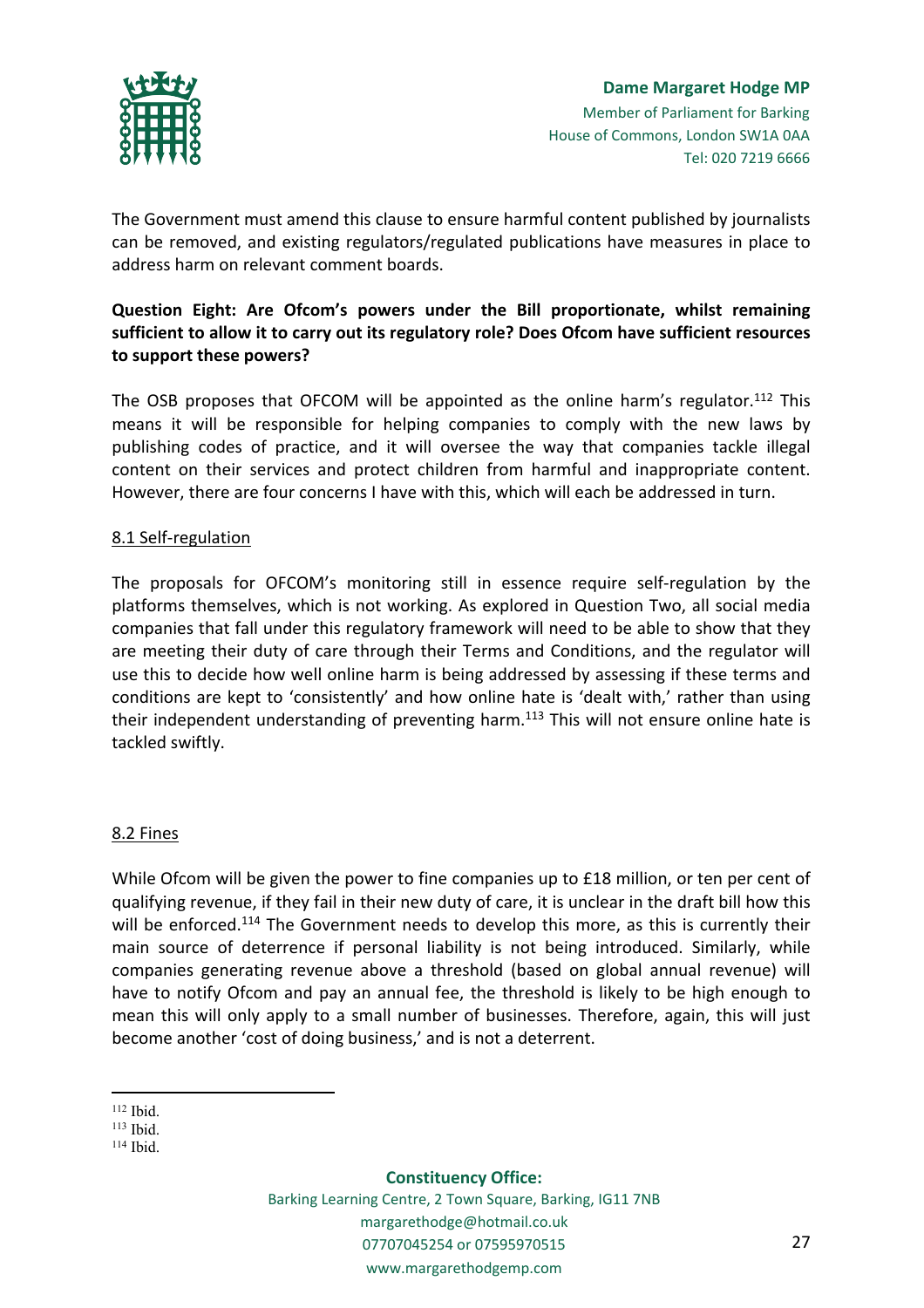

## **Dame Margaret Hodge MP** Member of Parliament for Barking House of Commons, London SW1A 0AA Tel: 020 7219 6666

# 8.3 Reporting

Thirdly, when it comes to reporting, companies of both categories (1 and 2) will be required to follow Ofcom's guidance around "producing an annual transparency report" which will be subject to Ofcom's requirements.<sup>115</sup> However, this is an ex-poste approach, as opposed to ex-ante. In short, Ofcom will not be made aware of failures by companies to remove online harm until a year after it has happened; a year after the abuse harmed an individual. For future rules to work, Ofcom will need strong powers to obtain real-time information from internet companies, and demand it is taken down immediately.

## 8.4 Capacity

Finally, there are concerns around OFCOM's regulatory capacities and suitability.<sup>116</sup> For example, OFCOM will be required to set up an advisory committee on disinformation and misinformation ("fake news"), comprised of "persons with expertise in the prevention and handling of disinformation and misinformation online." Therefore, the bill creates a powerful online regulator, with potent enforcement mechanisms, which could have significant and lasting effects on businesses and digital rights. However, there is a real danger that OFCOM may not be able to undertake this role effectively, given all the other areas within its regulatory remit, plus its lack of human and technical capacity.<sup>117</sup>

## 8.5 Recommendations

Four in five adult internet users have concerns about going online, and most people support tighter rules – we need more powers and regulations given to this body to ensure OFCOM have the ability and resources to uphold the duty of care.<sup>118</sup>

- OFCOM must develop its own understanding of what constitutes 'harmful content' and how companies can implement this within their terms and conditions, in order to hold all platforms to a high standard.
- How the fines given to platforms in breach of their terms and conditions need to be more clearly defined in the bill to ensure it can be implemented by OFCOM.
- The present government proposal for only an annual transparency report from tech companies is one of the inadequate proposals that must be addressed: retrospective

#### **Constituency Office:**

<sup>115</sup> Ibid.

<sup>116</sup> Edina Harbinja, '*U.K.'s Online Safety Bill: Not That Safe, After All?'*

<sup>117</sup> Ibid.

<sup>118</sup> OFCOM (February 2020), '*Internet users' experience of potential online harms: summary of survey research*,' [https://www.ofcom.org.uk/\\_\\_data/assets/pdf\\_file/0024/196413/concerns-and-experiences-online-harms-2020-](https://www.ofcom.org.uk/__data/assets/pdf_file/0024/196413/concerns-and-experiences-online-harms-2020-chart-pack.pdf)

[chart-pack.pdf](https://www.ofcom.org.uk/__data/assets/pdf_file/0024/196413/concerns-and-experiences-online-harms-2020-chart-pack.pdf)